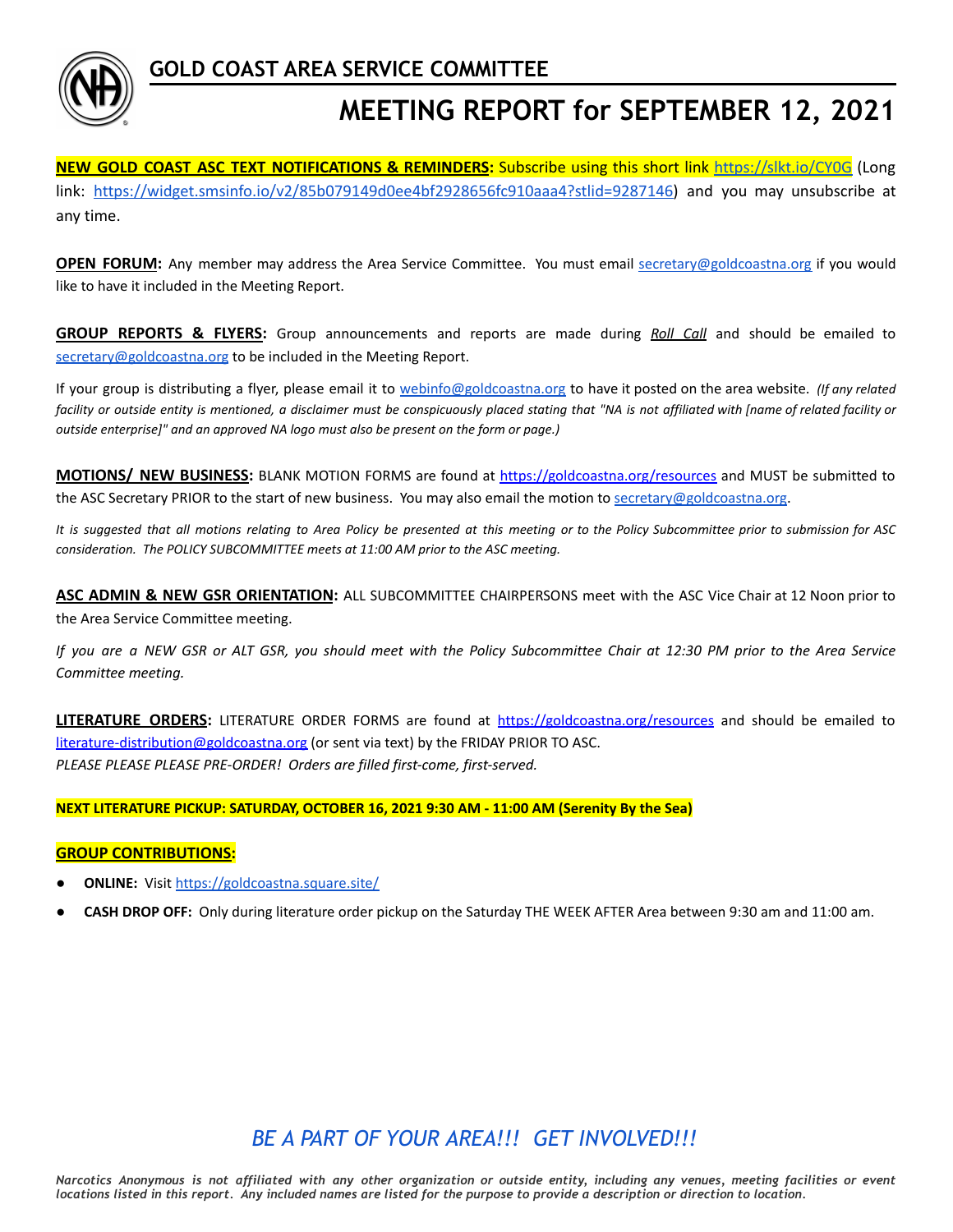# **REFERRED TO GROUPS FOR CONSIDERATION:**

**2 OPEN AREA TRUSTED SERVANT POSITIONS FOR NOMINATIONS. (Call for Nominations at June ASC. Nominations made at July ASC. Elections made at August ASC.) 000 OPEN GCCNA 30 (ASC-ELECTED) POSITIONS FOR NOMINATION.**

**(Call for Nominations at April ASC. Nominations made at May ASC. Elections made at June ASC.)**

- **050 OPEN REGION TRUSTED SERVANT POSITIONS FOR NOMINATION.**
- **1 ASC TRUSTED SERVANT POSITIONS FOR GROUPS TO VOTE.**
- **000 GCCNA 30 (ASC-ELECTED) POSITIONS FOR GROUPS TO VOTE.**
- **000 REGION TRUSTED SERVANT POSITIONS FOR GROUPS TO VOTE.**
- **000 AREA MOTIONS FOR GROUPS TO VOTE.**
- **000 REGION MOTIONS FOR GROUPS TO VOTE.**
- **010 ASC AD HOC COMMITTEE OPEN (Area History) for members with White Key Tag.**

| <b>MOTION</b>                  | 2nd REQ?   | DEBATABLE?      | <b>AMENDABLE?</b> | <b>VOTE</b>     |
|--------------------------------|------------|-----------------|-------------------|-----------------|
| <b>Main Motion</b>             | <b>YES</b> | 2 PRO/2 CON     | <b>YES</b>        | <b>MAJORITY</b> |
| Amendment                      | <b>YES</b> | 2 PRO/2 CON     | <b>NO</b>         | <b>MAJORITY</b> |
| Refer to Committee             | <b>YES</b> | 1 PRO/1 CON [2] | <b>YES</b>        | <b>MAJORITY</b> |
| Refer to Groups                | <b>YES</b> | 1 PRO/1 CON [1] | YES               | <b>MAJORITY</b> |
| Call the Vote                  | <b>YES</b> | 1 PRO/1 CON [1] | <b>NO</b>         | 2/3             |
| Table                          | <b>YES</b> | 1 PRO/1 CON     | <b>NO</b>         | <b>MAJORITY</b> |
| Recess (Break)                 | <b>YES</b> | <b>NO</b>       | <b>NO</b>         | <b>MAJORITY</b> |
| Adjourn (Close)                | <b>YES</b> | 2 PRO/2 CON     | <b>NO</b>         | <b>MAJORITY</b> |
| Point of Order                 | <b>NO</b>  | <b>NO</b>       | <b>NO</b>         | <b>NONE</b>     |
| <b>Appeal Chair's Decision</b> | <b>YES</b> | 1 PRO/1 CON     | <b>NO</b>         | <b>MAJORITY</b> |
| Suspend the Rules              | <b>YES</b> | <b>NO</b>       | <b>YES</b>        | 2/3             |
| Point of Information           | <b>NO</b>  | <b>NO</b>       | <b>NO</b>         | <b>NONE</b>     |
| Reconsider                     | <b>YES</b> | 2 PRO/2 CON     | <b>NO</b>         | <b>MAJORITY</b> |
| Take From the Table            | <b>YES</b> | 1 PRO/1 CON     | <b>NO</b>         | <b>MAJORITY</b> |

# **GOLD COAST AREA SERVICE RULES OF ORDER**

NOTES:

**[1]** IF PASSED, 2 PROS AND 2 CONS FOR INFORMATION ONLY ON THE MAIN MOTION.

**[2]** DEBATABLE ONLY IF MOTION TO BE AMENDED IS DEBATABLE.

[CLICK THIS LINK to go to GoldCoastNA.org Resources section FOR FURTHER DESCRIPTIONS.](https://goldcoastna.org/resources) [\(Review Gold Coast Policy Manual "TABLE ASC-03: DESCRIPTION OF PARLIAMENTARY PROCEDURES".\)](https://goldcoastna.org/resources)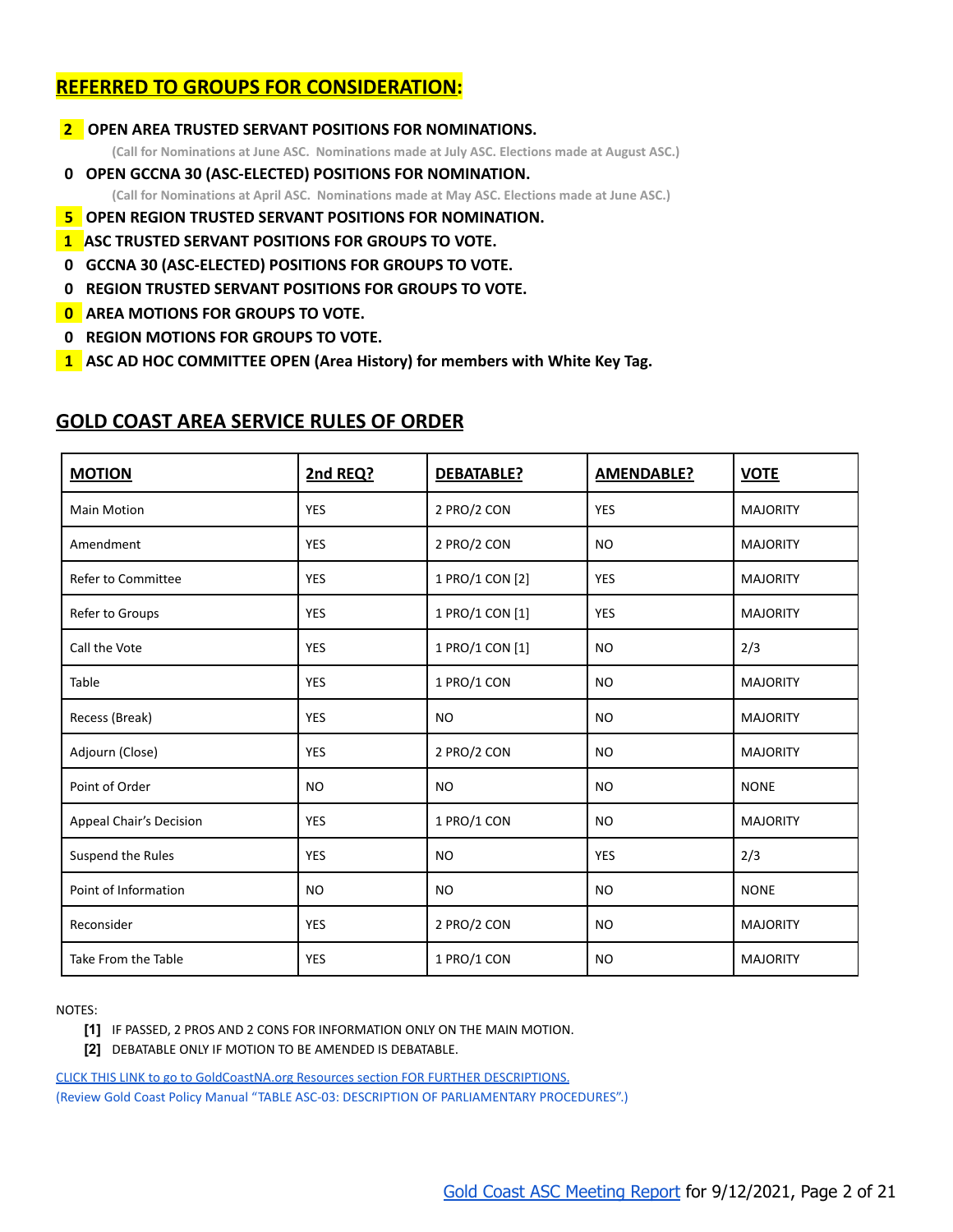### <span id="page-2-0"></span>**ASC BUSINESS SUMMARY:**

| <b>1. OPEN MEETING</b>                                                                       | 6  |
|----------------------------------------------------------------------------------------------|----|
| THE ASC CHAIR OPENED THE MEETING WITH THE SERENITY PRAYER AT 1:00 PM.                        | 6  |
| <b>2. ASC READINGS</b>                                                                       | 6  |
| THE TWELVE TRADITIONS OF NA WERE READ BY JESSICA H.                                          | 6  |
| THE TWELVE CONCEPTS OF NA WERE READ BY CASEY                                                 | 6  |
| THE DEFINITION OF AN ASC WAS READ BY CHRISTINA J.                                            | 6  |
| THE QUALIFICATIONS AND RESPONSIBILITIES OF A GSR AND GSR ALTERNATE WERE READ BY CHRISTINA J. | 6  |
| <b>3. OPEN FORUM</b>                                                                         | 6  |
| 4. ROLL CALL & GROUP REPORTS - TO DO                                                         | 6  |
| 5. ESTABLISH QUORUM                                                                          | 8  |
| 6. ACCEPT LAST MONTH'S MINUTES                                                               | 8  |
| 7. OLD BUSINESS                                                                              | 8  |
| 8. ELECTIONS & NOMINATIONS                                                                   | 9  |
| 0 GCCNA TRUSTED SERVANT POSITION FOR GROUPS TO VOTE                                          | 9  |
| 2 ASC TRUSTED SERVANT POSITION ELECTED                                                       | 9  |
| TO SELECT WARREN D. AS THE NEXT ASSISTANT TREASURER                                          | 9  |
| <b>ELECTED</b>                                                                               | 9  |
| TO SELECT PHIL N. AS LITERATURE DISTRIBUTION VICE CHAIR                                      | 9  |
| <b>ELECTED</b>                                                                               | 9  |
| TO SELECT KARYL AS PUBLIC RELATIONS CHAIR                                                    | 10 |
| WITHDREW NOMINATION                                                                          | 10 |
| 1 ASC TRUSTED SERVANT POSITION ELECTIONS FOR GROUPS TO VOTE                                  | 10 |
| TO SELECT DANIEL S. AS THE NEXT ASC VICE CHAIR                                               | 10 |
| TO SELECT SEAN S. AS THE NEXT ASC VICE CHAIR                                                 | 10 |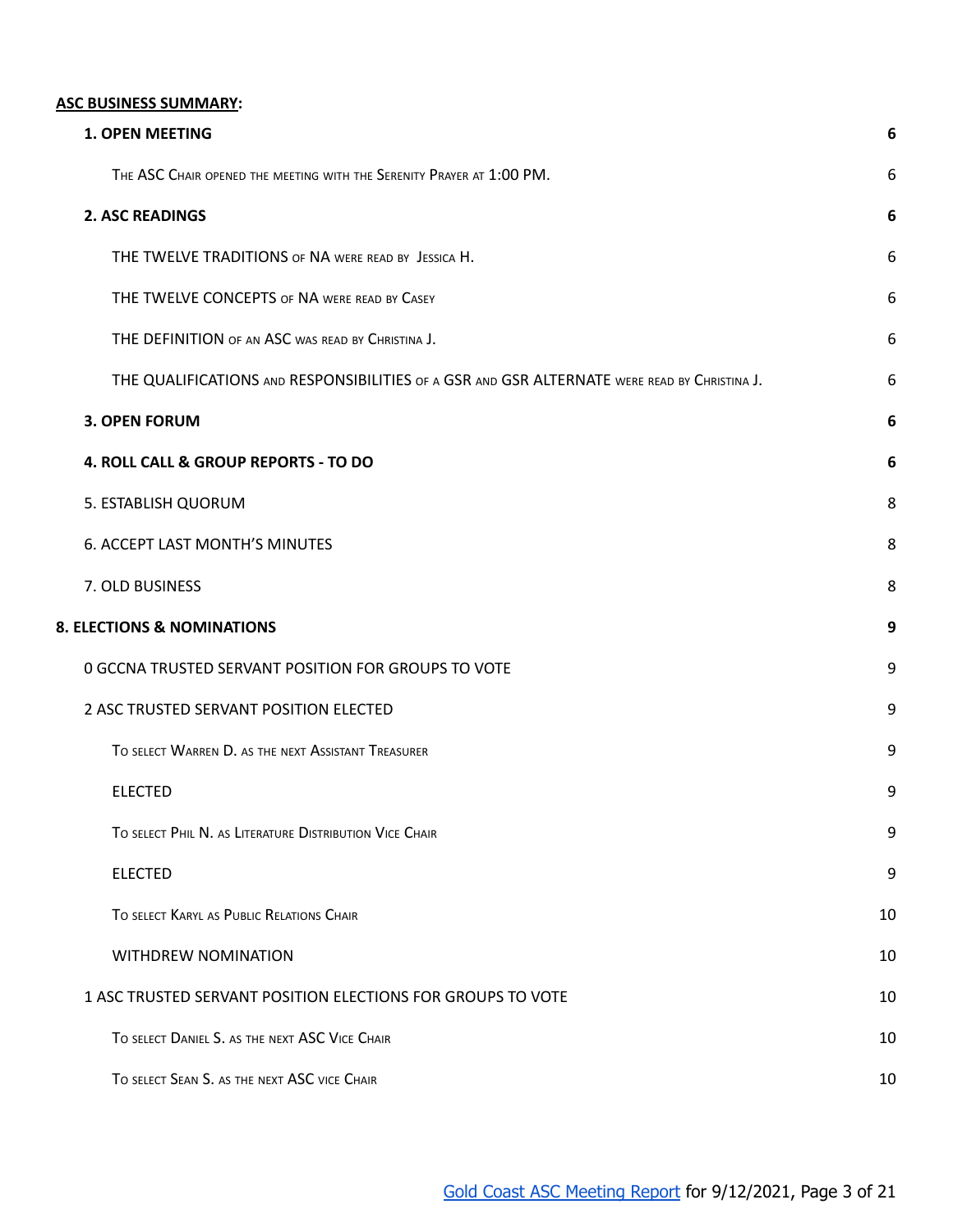| 2 ASC (AREA) TRUSTED SERVANT POSITIONS OPEN FOR NOMINATION               | 11 |
|--------------------------------------------------------------------------|----|
| <b>ASC POSITION: LITERATURE REVIEW SUBCOMMITTEE CHAIRPERSON</b>          | 11 |
| <b>ASC POSITION: PR CHAIR</b>                                            | 11 |
| 5 - RSC (REGION) TRUSTED SERVANT POSITIONS OPEN FOR NOMINATION           | 11 |
| <b>RSC POSITION: ALTERNATE SECRETARY</b>                                 | 11 |
| <b>RSC POSITION: ALTERNATE TREASURER</b>                                 | 11 |
| <b>RSC POSITION: MAL POSITION</b>                                        | 11 |
| <b>RSC POSITION: NEWSLETTER</b>                                          | 11 |
| <b>RSC POSITION: OUTREACH</b>                                            | 12 |
| 9. RCM REPORT - SUBMITTED BY PAUL I.                                     | 12 |
| <b>10. SUBCOMMITTEE REPORTS</b>                                          | 13 |
| ACTIVITIES SUBCOMMITTEE REPORT SUBMITTED BY RUSTY.                       | 13 |
| ACTIVITIES SUBCOMMITTEE TREASURER REPORT SUBMITTED BY GREG V.            | 13 |
| CONVENTION (GCCNA) SUBCOMMITTEE REPORT SUBMITTED BY JOHN C.              | 14 |
| HOSPITALS & INSTITUTIONS SUBCOMMITTEE REPORT SUBMITTED BY TIFFANY W.     | 14 |
| INMATE STEP WRITING GUIDE AD HOC COMMITTEE REPORT SUBMITTED BY DENISE O. | 14 |
| LITERATURE DISTRIBUTION SUBCOMMITTEE REPORT SUBMITTED BY GABI R.         | 15 |
| LITERATURE REVIEW SUBCOMMITTEE REPORT                                    | 16 |
| POLICY SUBCOMMITTEE REPORT SUBMITTED BY CHRISTINA J.                     | 16 |
| PUBLIC RELATIONS SUBCOMMITTEE REPORT SUBMITTED BY KIKO P.                | 16 |
| (AD HOC) AREA HISTORY COMMITTEE REPORT SUBMITTED BY CHRIS C.             | 18 |
| 11. RE-ESTABLISH QUORUM (2ND ROLL CALL):                                 | 18 |
| <b>12. NEW BUSINESS</b>                                                  | 18 |
| ASC2021-9-01 - To SFR FROM GOLD COAST:                                   | 18 |
| <b>TABLED TO POLICY</b>                                                  | 19 |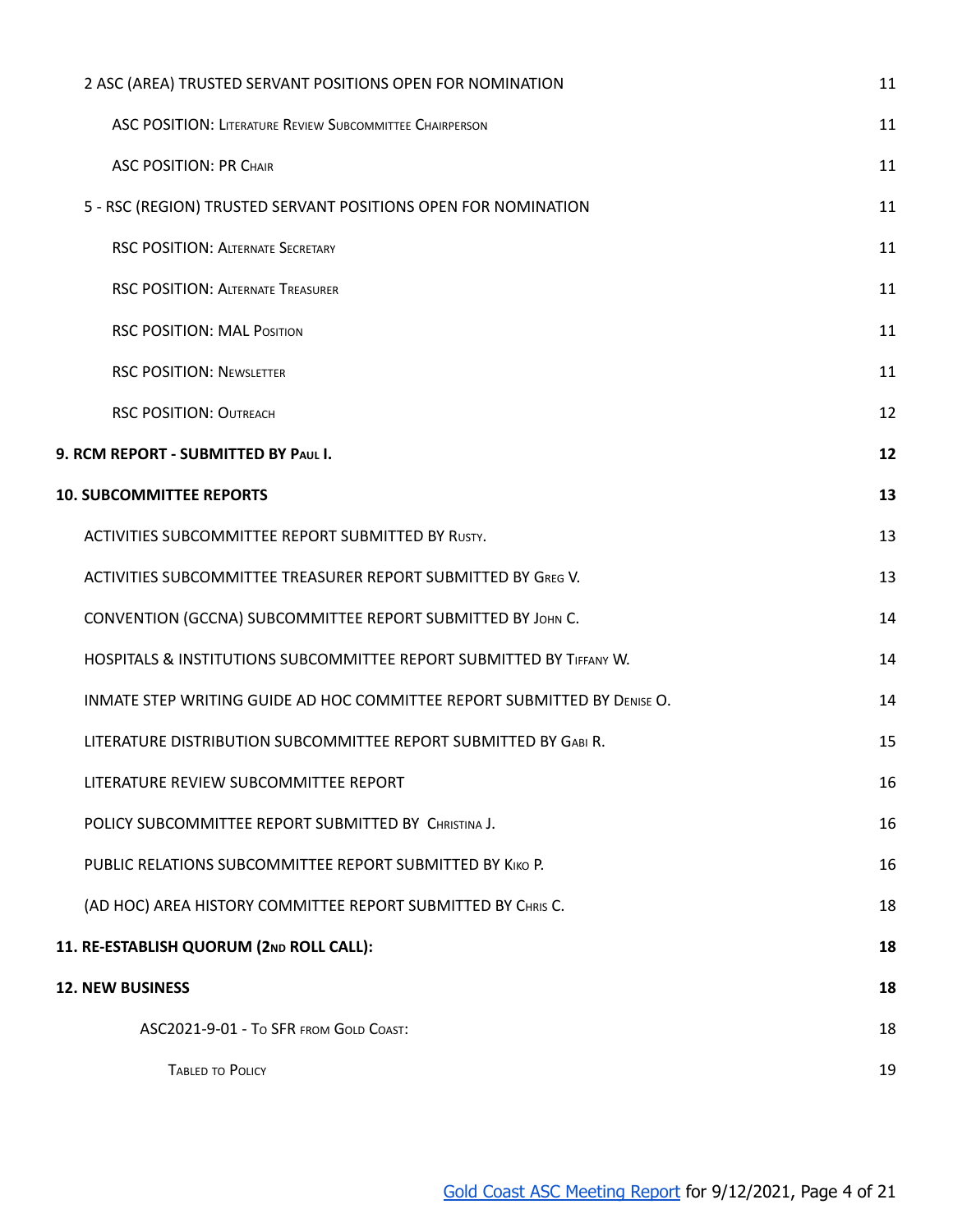### **13. [TREASURER'S](#page-18-0) REPORT [19](#page-18-0)**

| <b>14. ASC SECRETARY REVIEW OF DAY'S BUSINESS</b>                       | 20 |
|-------------------------------------------------------------------------|----|
| 15. ESTABLISH NEXT MEETING TIME & PLACE                                 | 20 |
| 1:00 PM ON SUNDAY, OCTOBER 10TH, 2021                                   | 20 |
| <b>16. MEETING CLOSED</b>                                               | 20 |
| THE ASC CHAIR CLOSED THE MEETING WITH THE THIRD STEP PRAYER AT 2:56 PM. | 20 |

#### *SUPPORT YOUR AREA !!! GET INVOLVED !!!*

#### **Gold Coast ASC Entity Acknowledgement**

The BROWARD GOLD COAST SERVICE OF NA INC is a corporation organized under the laws of the State of Florida, filed on February 17, 2020, effective February 10, 2012. The document number of this corporation is N20000001948. This entity was formed with the purpose of conducting the business of the Gold Coast Area, in supporting its members as designated by the Twelve Concepts for NA Service, and has no affiliation with Narcotics Anonymous. Narcotics Anonymous is not affiliated with any other organization or outside entity, including any venues, meeting facilities or event locations listed in this report. Any included names are listed *for the purpose to provide a description or direction to location.*

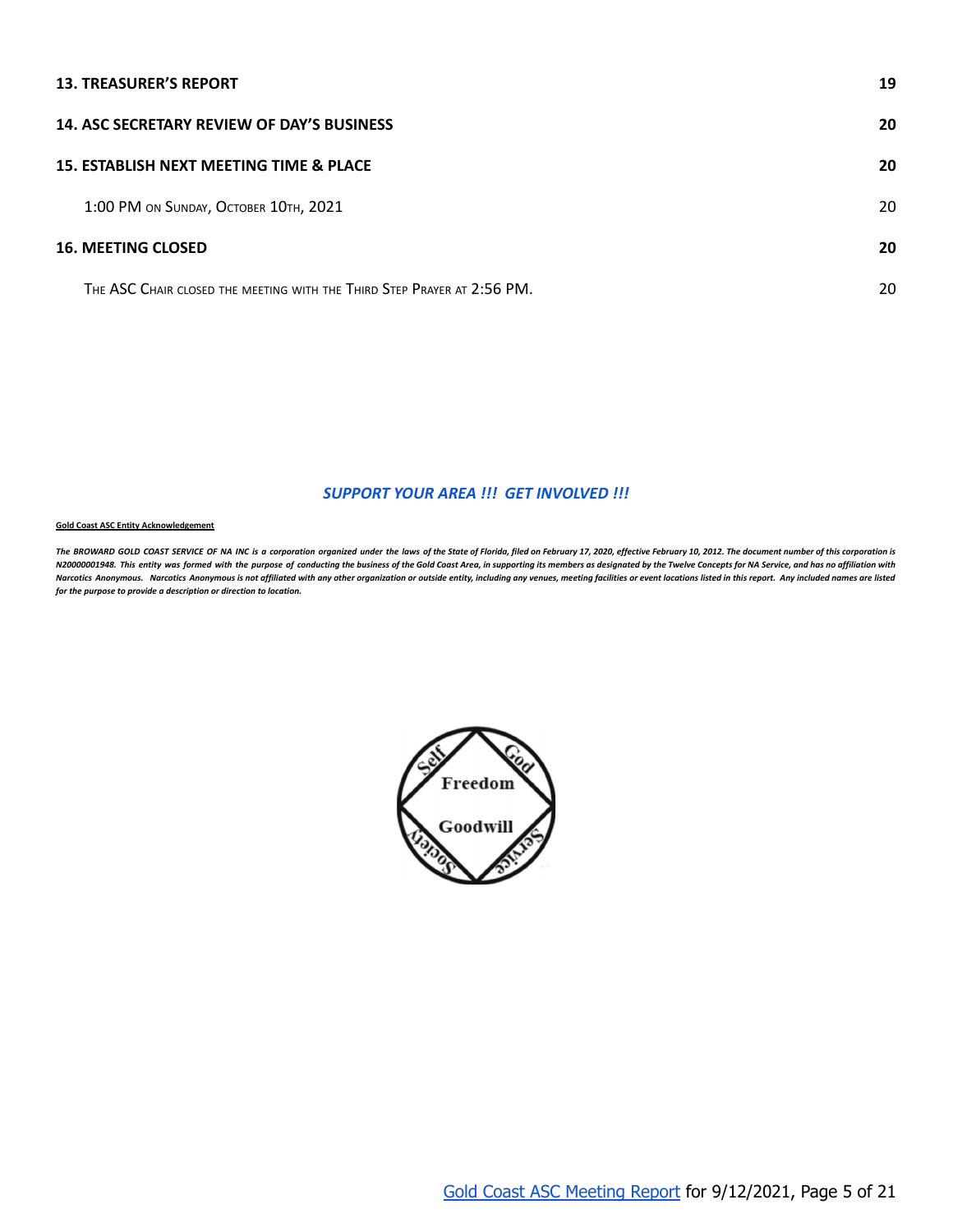### <span id="page-5-1"></span><span id="page-5-0"></span>**1. OPEN MEETING**

● The ASC Chair opened the meeting with the Serenity Prayer at 1:00 PM.

### <span id="page-5-4"></span><span id="page-5-3"></span><span id="page-5-2"></span>**2. ASC READINGS**

- THE TWELVE TRADITIONS of NA were read by Jessica H.
- THE TWELVE CONCEPTS of NA were read by Casey
- <span id="page-5-5"></span>● THE DEFINITION of an ASC was read by Christina J.
- THE QUALIFICATIONS and RESPONSIBILITIES of a GSR and GSR ALTERNATE were read by Christina J.

### <span id="page-5-7"></span><span id="page-5-6"></span>**3. OPEN FORUM**

- *● Sean S. New GSR for More Will Be Revealed.*
- *● Eric New GSR for Brand New Midnight.*
- *● Cisco Alternate GSR for PM Recovery*

### <span id="page-5-8"></span>**4. ROLL CALL & GROUP REPORTS - TO DO**

| <b>ASC TRUSTED SERVANTS</b>    | 1ST                       | 2ND              | <b>PHONE#</b> |
|--------------------------------|---------------------------|------------------|---------------|
| ASC Chair - Crister M.         | $\mathbf{x}$              | $\boldsymbol{x}$ | 770-545-2598  |
| ASC Vice Chair -               | $\mathbf o$               | $\mathbf{o}$     |               |
| ASC Secretary - Bri J.         | $\boldsymbol{x}$          | $\boldsymbol{x}$ | 215-292-5750  |
| ASC Asst. Secretary - Diana H. | $\boldsymbol{\mathsf{x}}$ | $\boldsymbol{x}$ | 954-864-6812  |
| ASC Treasurer - Jon H.         | $\boldsymbol{x}$          | $\boldsymbol{x}$ | 561-287-0692  |
| ASC Asst. Treasurer - Warren D | $\boldsymbol{x}$          | $\boldsymbol{x}$ | 918-813-9641  |
| RCM - Paul I.                  | $\boldsymbol{x}$          | $\boldsymbol{x}$ | 954-496-4557  |
| Alt. RCM - OPEN                | $\mathbf o$               | $\mathbf{o}$     |               |
| Activities - Rusty             | $\boldsymbol{x}$          | $\boldsymbol{x}$ | 561-201-0112  |
| Activities Treasurer - Greg V. | X                         | $\boldsymbol{x}$ | 954-483-4644  |
| Convention (GCCNA) -John C.    | $\boldsymbol{x}$          | $\boldsymbol{x}$ | 954-520-9206  |
| H&I - Tiffany W.               | X                         | $\boldsymbol{x}$ | 954-716-3713  |
| Literature Dist. - Gabi R.     | $\boldsymbol{x}$          | $\boldsymbol{x}$ | 201-283-4891  |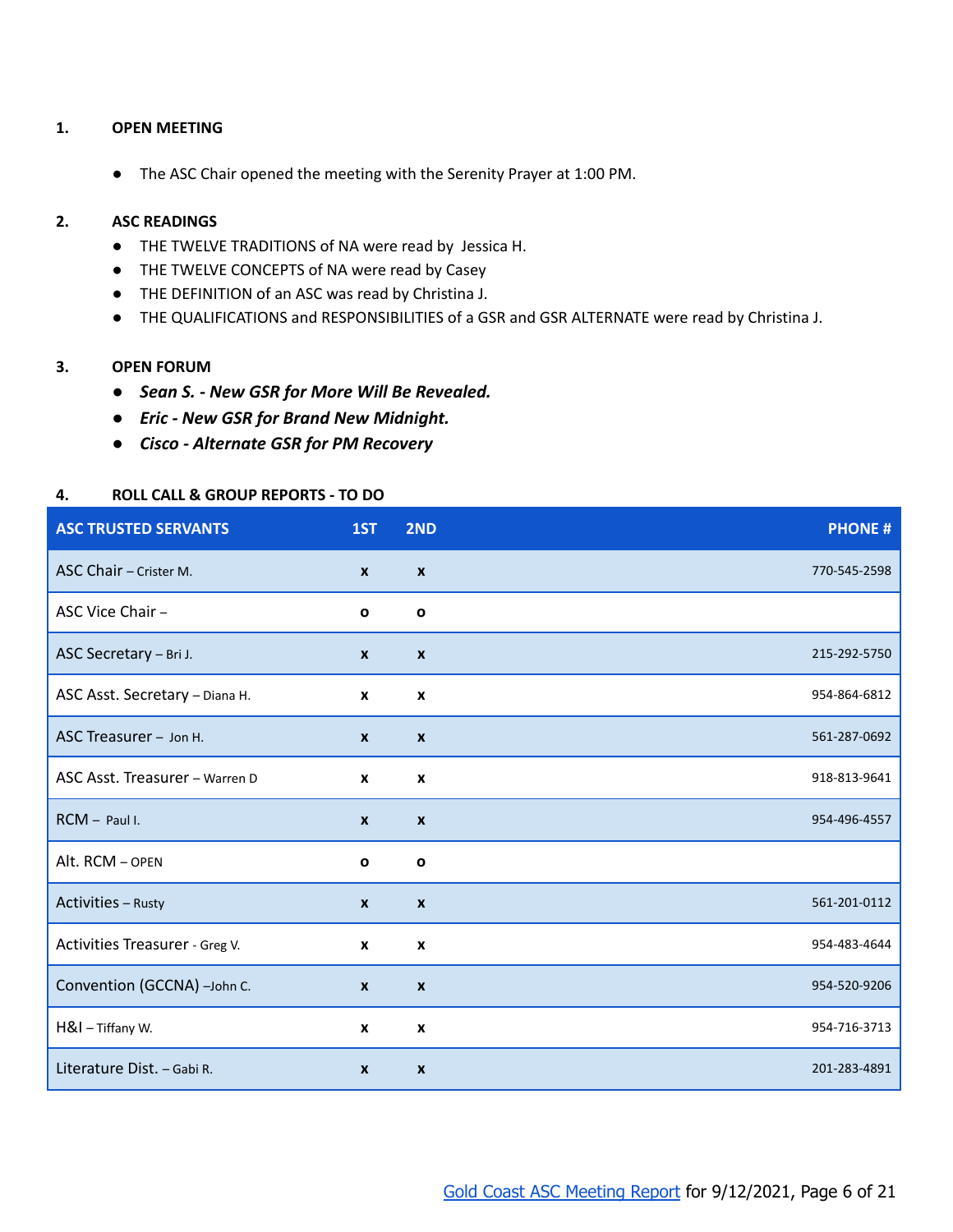| Asst. Literature Dist. - Phil N | X            | X                         | 443-690-9681 |
|---------------------------------|--------------|---------------------------|--------------|
| Literature Review               | $\mathbf{o}$ | $\mathbf{o}$              |              |
| Policy - Christina J.           | X            | X                         | 954-913-8638 |
| Public Relations - Kiko P.      | $\mathbf{x}$ | $\boldsymbol{\mathsf{x}}$ | 754-245-6611 |
|                                 |              |                           |              |

**NOTE: A = Absent; 2 = Second Consecutive Absence; x = Present; and o = n/a or Open**

| ##             | <b>AREA GROUPS</b>       | 1ST                       | 2ND                       | <b>REPORT/NOTES</b> |
|----------------|--------------------------|---------------------------|---------------------------|---------------------|
| $\mathbf 1$    | 5:30 Group               | $\pmb{\mathsf{X}}$        | $\pmb{\mathsf{X}}$        |                     |
| $\overline{2}$ | 6 O' Clock Solutions     | $\pmb{\mathsf{X}}$        | $\pmb{\mathsf{X}}$        |                     |
| $\mathbf{3}$   | A Brand-New Midnight     | $\pmb{\mathsf{X}}$        | $\pmb{\mathsf{X}}$        |                     |
| $\overline{4}$ | Afternoon Addicts        | $\pmb{\mathsf{X}}$        | $\pmb{\mathsf{X}}$        |                     |
| 5              | <b>Best Meeting Ever</b> | $\boldsymbol{\mathsf{A}}$ | $\boldsymbol{\mathsf{A}}$ |                     |
| 6              | Came to Believe          | A                         | $\boldsymbol{\mathsf{A}}$ |                     |
| $\overline{7}$ | Colours                  | $\mathbf{A}$              | $\boldsymbol{A}$          |                     |
| 8              | <b>Entirely Ready</b>    | $\boldsymbol{\mathsf{A}}$ | $\mathbf{A}$              |                     |
| 9              | Freedom Ain't Free       | $\boldsymbol{\mathsf{x}}$ | $\pmb{\mathsf{X}}$        |                     |
| 10             | Journey for Discovery    | $\pmb{\mathsf{X}}$        | $\pmb{\mathsf{X}}$        |                     |
| 11             | Las Olas Sunday Night    | $\boldsymbol{\mathsf{x}}$ | $\pmb{\mathsf{X}}$        |                     |
| 12             | Lost Dreams Awaken       | $\boldsymbol{\mathsf{x}}$ | $\pmb{\mathsf{X}}$        |                     |
| 13             | Monday Night Live        | $\boldsymbol{\mathsf{x}}$ | $\pmb{\mathsf{X}}$        |                     |
| 14             | More Will Be Revealed    | $\boldsymbol{\mathsf{x}}$ | $\boldsymbol{\mathsf{A}}$ |                     |
| 15             | New Path                 | A                         | $\pmb{\mathsf{X}}$        |                     |
| 16             | Noontime Recovery        | $\boldsymbol{\mathsf{x}}$ | $\pmb{\mathsf{X}}$        |                     |
| 17             | S.O.S.                   | $\boldsymbol{\mathsf{A}}$ | $\mathsf{A}$              |                     |
| 18             | <b>Sunland Park</b>      | $\boldsymbol{\mathsf{x}}$ | $\boldsymbol{\mathsf{x}}$ |                     |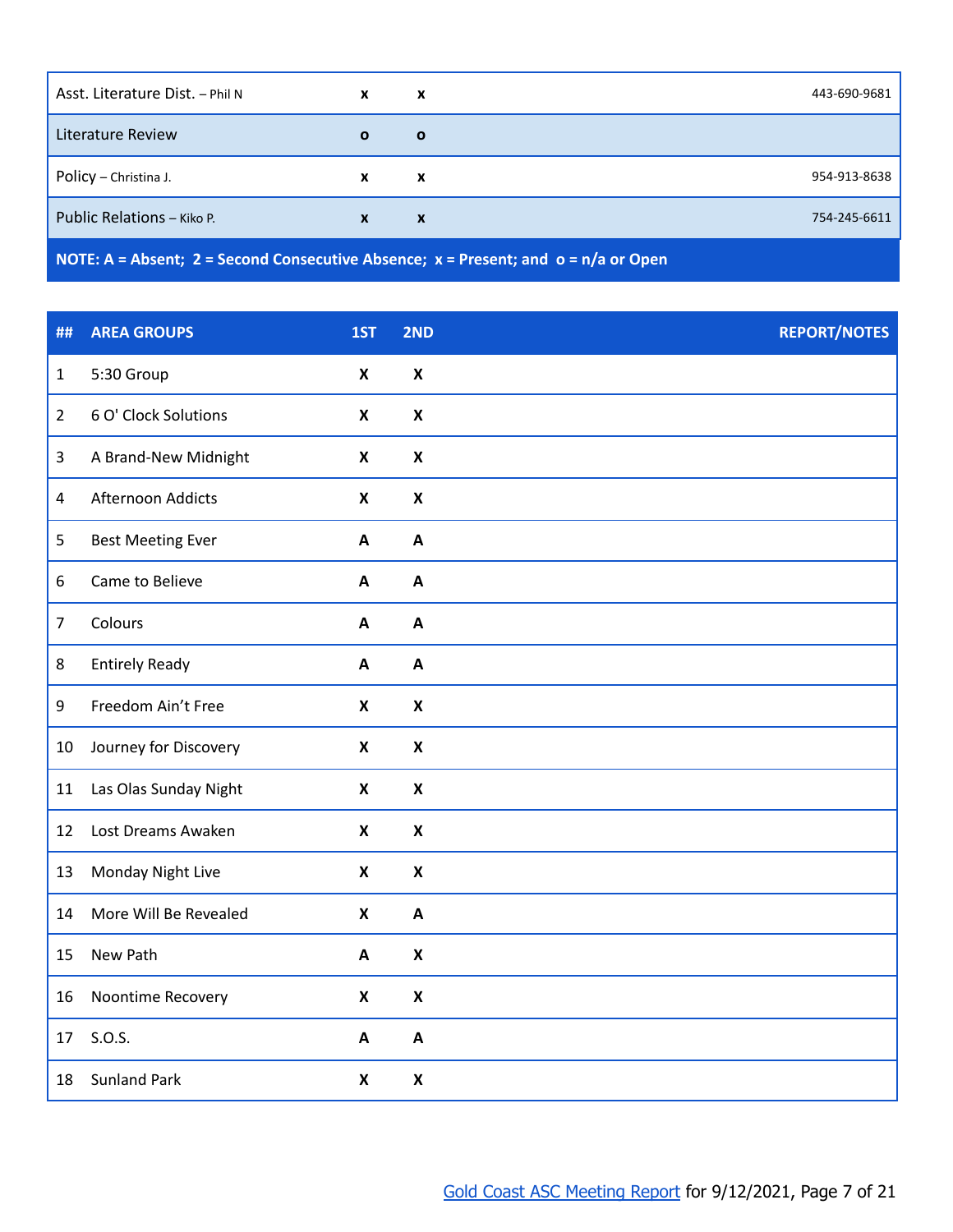| 19                                                                                      | <b>Sunday Serenity</b>  | X | X |  |
|-----------------------------------------------------------------------------------------|-------------------------|---|---|--|
| 20                                                                                      | <b>Sunday Solutions</b> | A | A |  |
| 21                                                                                      | <b>Together We Grow</b> | X | X |  |
| 22                                                                                      | Trust Us                | A | A |  |
| 23                                                                                      | The Wich Group          | A | A |  |
| 24                                                                                      | Women Do Recover        | X | X |  |
| NOTE: A = Absent; 2 = Second Consecutive Absence; C = Meeting Closed; and $X$ = Present |                         |   |   |  |

### **ACTIVE ROSTER**

- If a group did not attend two (2) consecutive ASC's, the group is removed from the Roll Call roster, per Policy.
- (2) GROUPS REMOVED FROM ACTIVE ROSTER AFTER SEPTEMBER ASC; Room for Change, Ladies Brunch

### <span id="page-7-0"></span>**5. ESTABLISH QUORUM**

- **17 of 23** groups were present for the 1st Roll Call. A simple majority of **9** groups present from the active roster was required to conduct business; as such, quorum was met.
- For total groups present, a majority vote requires **9** to pass and a 2/3 vote requires **12** to pass.

### <span id="page-7-1"></span>**6. ACCEPT LAST MONTH'S MINUTES**

- ASC CHAIR called for any corrections to the minutes
	- o NO CORRECTIONS SUBMITTED

| <b>MOTION</b>  |                       | <b>MAKER OF MOTION:</b> | <b>SECONDED BY:</b>      |
|----------------|-----------------------|-------------------------|--------------------------|
|                |                       | <b>Together We Grow</b> | <b>Noontime Recovery</b> |
| MOTION:        | To Accept the Minutes |                         |                          |
| <b>ACTION:</b> | <b>MOTION PASSED</b>  |                         |                          |

#### <span id="page-7-2"></span>**7. OLD BUSINESS**

No Old Business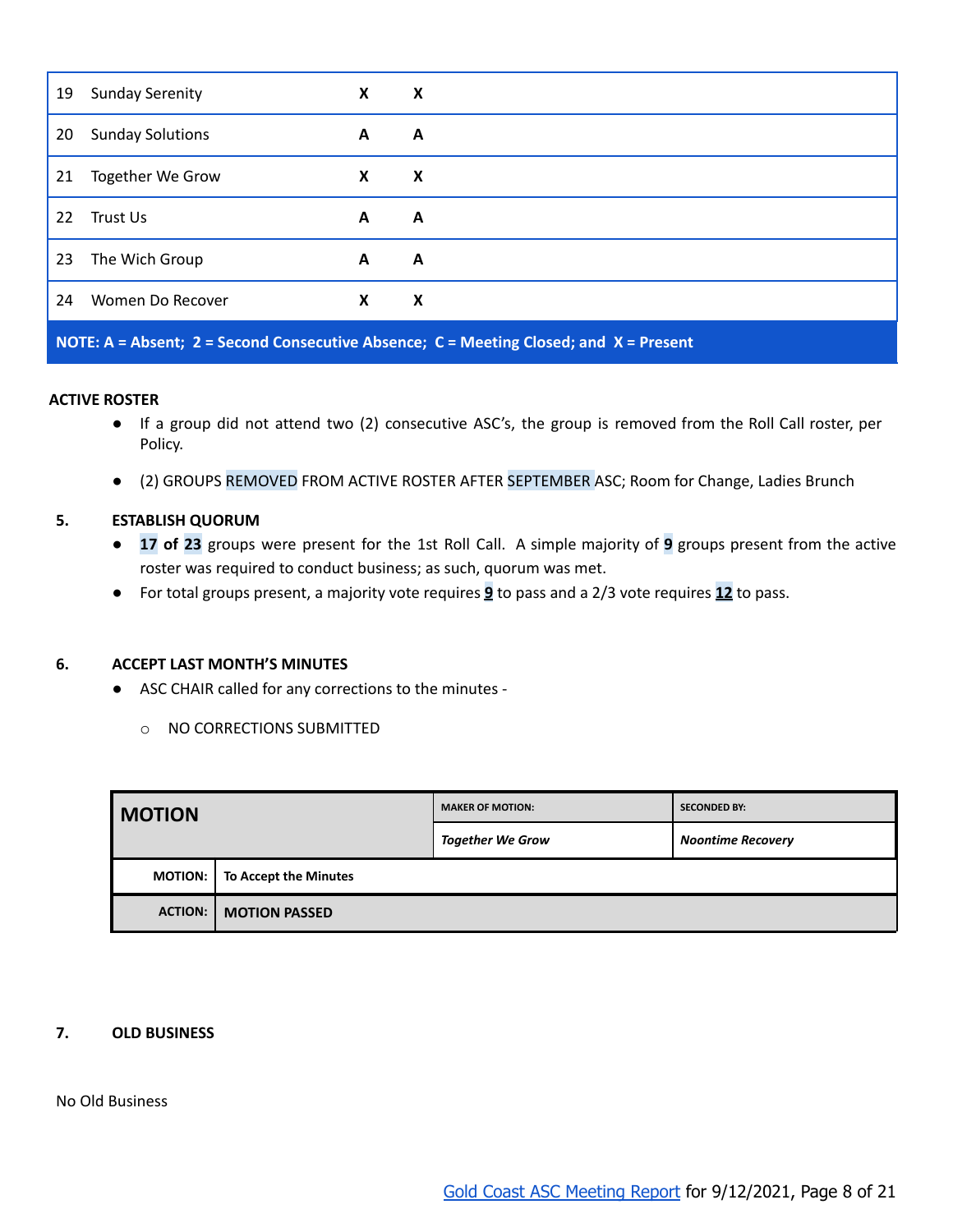### <span id="page-8-0"></span>**8. ELECTIONS & NOMINATIONS**

Nominations are brought back to the ASC in July. Elections are held in August. (GCCNA nominations are brought back to the ASC in May and elections are held in June.) Nominations for vacancies may be made during any month. All ASC elected officer nominees should be asked the following questions:

- 1. Have you read the policy for your position and committee, if applicable?
- 2. Are you aware of all responsibilities for the position per policy?

Additionally, all nominees for an area money handling position will be asked the following questions by the Policy Chair:

- 3. Are you currently employed?<br>4. Do you currently hold a bank
- 4. Do you currently hold a bank account in your own name?
- 5. Have you ever misappropriated any funds since you got clean?

All nominees, even with only one nomination, must go back to the groups for a vote and brought back to the ASC for election. Answers to questions will be submitted in the area minutes when nominees are referred to Groups. All nominees are required to attend the ASC for elections in August. If a nominee is not present for elections, his/her nomination will be withdrawn. Voting is done by a show of hands: positions with only one (1) nomination require 2/3 majority; positions with two (2) require only a majority; refer to policy for procedures for handling three *(3) or more nominees for the same position.*

# <span id="page-8-1"></span>**0 GCCNA TRUSTED SERVANT POSITION FOR GROUPS TO VOTE**

#### <span id="page-8-2"></span>**2 ASC TRUSTED SERVANT POSITION ELECTED**

<span id="page-8-3"></span>

| <b>MOTION FOR ELECTION</b> |                                                                                                                                                | <b>NOMINATION MADE BY:</b> | <b>SECONDED BY:</b>      |
|----------------------------|------------------------------------------------------------------------------------------------------------------------------------------------|----------------------------|--------------------------|
|                            |                                                                                                                                                | <b>Treasurer</b>           | <b>Best Meeting Ever</b> |
| <b>NOMINATION:</b>         | To select Warren D. as the next Assistant Treasurer                                                                                            |                            |                          |
| <b>QUALIFICATIONS:</b>     | Clean Date: 06/05/2018<br>NA Sponsor: Jon S.<br>Have NA sponsees<br>Working an NA program<br>Have an NA homegroup<br>Have Willingness to serve |                            |                          |
| <b>FINAL RESULT:</b>       | <b>ELECTED</b>                                                                                                                                 |                            |                          |

<span id="page-8-6"></span><span id="page-8-5"></span><span id="page-8-4"></span>

| <b>MOTION FOR ELECTION</b> |                                                                                          | <b>NOMINATION MADE BY:</b>                                                                                                                                                                                                              | <b>SECONDED BY:</b>    |  |
|----------------------------|------------------------------------------------------------------------------------------|-----------------------------------------------------------------------------------------------------------------------------------------------------------------------------------------------------------------------------------------|------------------------|--|
|                            |                                                                                          | <b>Literature Distribution Chair</b>                                                                                                                                                                                                    | <b>Sunday Serenity</b> |  |
| <b>NOMINATION:</b>         | To select Phil N. as Literature Distribution Vice Chair                                  |                                                                                                                                                                                                                                         |                        |  |
| <b>QUALIFICATIONS:</b>     | Good afternoon,<br>the willingness to accept responsibility<br>Kind regards,<br>Philip N | My qualifications for the position are: Four years clean, Have worked in literature distribution for two years, Have a<br>NA sponsor, Work NA steps, Have a bank account in my name, Have read the description of the position and have |                        |  |
| <b>FINAL RESULT:</b>       | <b>ELECTED</b>                                                                           |                                                                                                                                                                                                                                         |                        |  |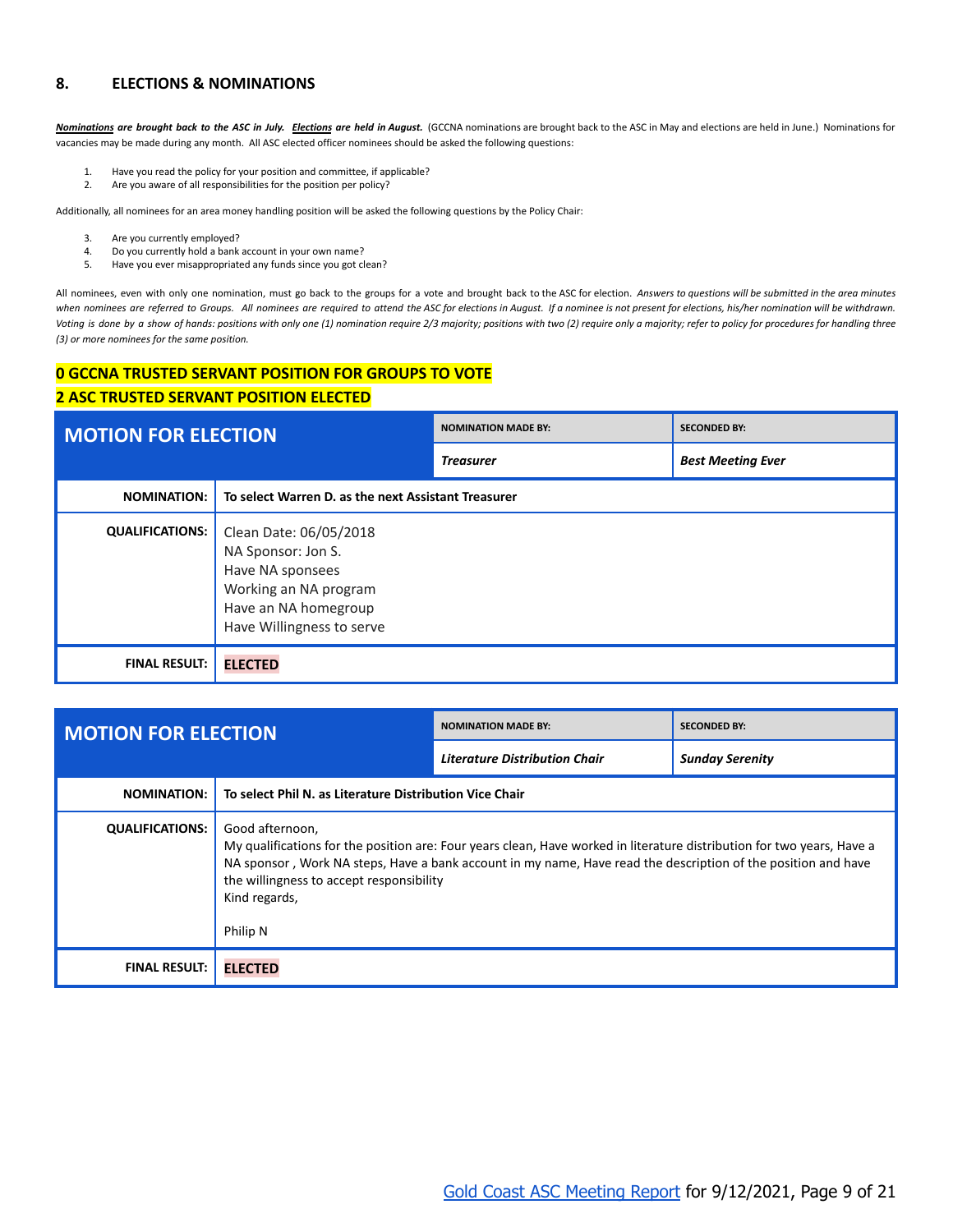<span id="page-9-0"></span>

| <b>MOTION FOR ELECTION</b> |                                                                                                                                                                                                                                                                                                                                                                                                                                                                                                                                                                                  | <b>NOMINATION MADE BY:</b> | <b>SECONDED BY:</b>     |
|----------------------------|----------------------------------------------------------------------------------------------------------------------------------------------------------------------------------------------------------------------------------------------------------------------------------------------------------------------------------------------------------------------------------------------------------------------------------------------------------------------------------------------------------------------------------------------------------------------------------|----------------------------|-------------------------|
|                            |                                                                                                                                                                                                                                                                                                                                                                                                                                                                                                                                                                                  | <b>PR Chair</b>            | <b>Together We Grow</b> |
| <b>NOMINATION:</b>         | To select Karyl as Public Relations Chair                                                                                                                                                                                                                                                                                                                                                                                                                                                                                                                                        |                            |                         |
| <b>QUALIFICATIONS:</b>     | I'm an addict named Karyl<br>It was highly suggested that I become PR chair and I am willing to serve the area and the subcommittee as Chair<br>My clean date is 4/15/99 I have a sponsor who has a sponsor and I sponsor women . I have working knowledge of<br>the steps and traditions and I am currently doing concepts work with my sponsor. I have held and fulfilled the<br>position of Helpline Chair and Helpline Vice Chair on several occasions. I am currently a member of the PR<br>subcommittee and have the willingness to learn how to Chair the PR subcommittee |                            |                         |
| <b>FINAL RESULT:</b>       | <b>WITHDREW NOMINATION</b>                                                                                                                                                                                                                                                                                                                                                                                                                                                                                                                                                       |                            |                         |

### <span id="page-9-2"></span><span id="page-9-1"></span>**1 ASC TRUSTED SERVANT POSITION ELECTIONS FOR GROUPS TO VOTE**

<span id="page-9-3"></span>

| <b>MOTION FOR ELECTION</b> |                                                                                                                                                                                                                                                                                                                                                                                                                                                                     | <b>NOMINATION MADE BY:</b>   | <b>SECONDED BY:</b>    |
|----------------------------|---------------------------------------------------------------------------------------------------------------------------------------------------------------------------------------------------------------------------------------------------------------------------------------------------------------------------------------------------------------------------------------------------------------------------------------------------------------------|------------------------------|------------------------|
|                            |                                                                                                                                                                                                                                                                                                                                                                                                                                                                     | <b>Journey For Discovery</b> | <b>Room for Change</b> |
| <b>NOMINATION:</b>         | To select Daniel S. as the next ASC Vice Chair                                                                                                                                                                                                                                                                                                                                                                                                                      |                              |                        |
| <b>QUALIFICATIONS:</b>     | My clean date is November 23, 2017 3 1/2 years clean. I am currently vice chair of policy at area. Chair of Kickballl<br>Recovery around three years. GSR for journey for discovery. Do H & I a Gold Coast area<br>I have a working all of the traditions the steps and concepts. Have a Narcotics Anonymous sponsor that works steps<br>I have the willingness to do the responsibility of vice chair for Gold Coast area<br>In loving service,<br>Daniel Salvador |                              |                        |
| <b>ACTION:</b>             | <b>Sent to Groups</b>                                                                                                                                                                                                                                                                                                                                                                                                                                               |                              |                        |
| <b>FINAL RESULT:</b>       |                                                                                                                                                                                                                                                                                                                                                                                                                                                                     |                              |                        |

<span id="page-9-4"></span>

| <b>MOTION FOR ELECTION</b> |                                                                                                                                                                                                                                                                                                                                                                                                                                                                                                                                                                                                 | <b>NOMINATION MADE BY:</b>                   | <b>SECONDED BY:</b>     |
|----------------------------|-------------------------------------------------------------------------------------------------------------------------------------------------------------------------------------------------------------------------------------------------------------------------------------------------------------------------------------------------------------------------------------------------------------------------------------------------------------------------------------------------------------------------------------------------------------------------------------------------|----------------------------------------------|-------------------------|
|                            |                                                                                                                                                                                                                                                                                                                                                                                                                                                                                                                                                                                                 | Policy                                       | <b>Together We Grow</b> |
| <b>NOMINATION:</b>         |                                                                                                                                                                                                                                                                                                                                                                                                                                                                                                                                                                                                 | To select Sean S, as the next ASC vice Chair |                         |
| <b>QUALIFICATIONS:</b>     | Family,<br>My name is Sean. My clean date is June 6, 1999. I have experience at the group and area level with the Palm Coast<br>Area and Gold Coast Area. Through the years, I have been a homegroup GSR, Treasurer, been involved with multiple<br>sub-committees and at one time tried to create an additional area (which dissolved) and served as secretary.<br>I have read the gold coast area policy and understand the responsibilities of my position.<br>I consider Narcotics Anonymous my home and would be grateful for the opportunity to be of more service.<br>Sincerely,<br>Sean |                                              |                         |
| <b>ACTION:</b>             | <b>Sent to Groups</b>                                                                                                                                                                                                                                                                                                                                                                                                                                                                                                                                                                           |                                              |                         |
| <b>FINAL RESULT:</b>       |                                                                                                                                                                                                                                                                                                                                                                                                                                                                                                                                                                                                 |                                              |                         |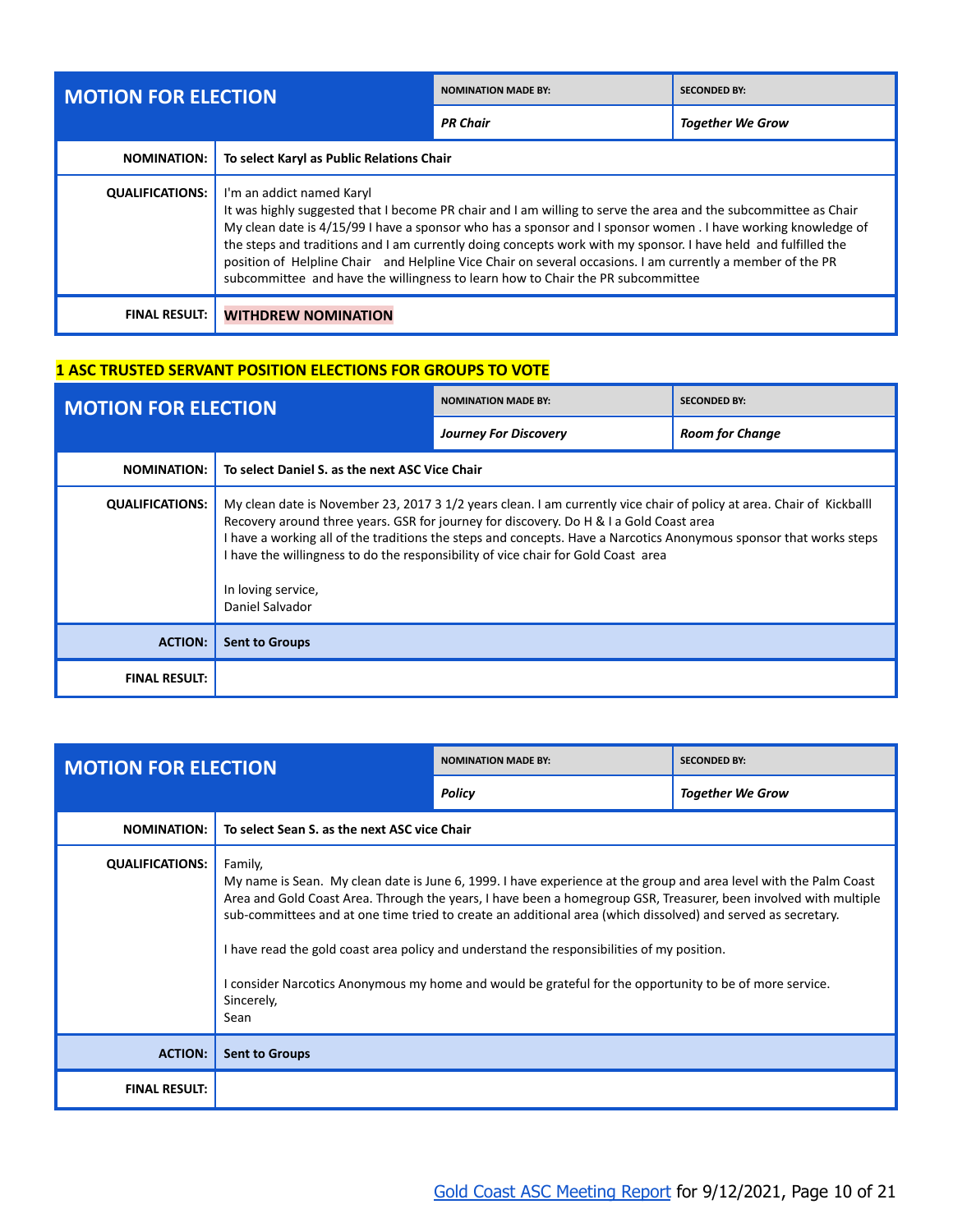#### <span id="page-10-0"></span>**2 ASC (AREA) TRUSTED SERVANT POSITIONS OPEN FOR NOMINATION**

#### <span id="page-10-1"></span>**ASC POSITION: Literature Review Subcommittee Chairperson** Money Handling?: *N*

CHAIRPERSON Nominated and elected by the ASC. 1) Two (2) years clean time. 2) Six (6) months prior involvement in the Literature Review Subcommittee. 3) An example of living recovery through application of the Twelve Steps and Twelve Traditions of Narcotics Anonymous. DUTIES: Is responsible for review and input form and approval form literature from the World Service Conference Literature Committee. Should hold meetings and/or workshops to inform the area fellowship about these items and to collect input on these items and forward them to the Regional Service Literature Committee and World Literature Committee. Arranges times and agendas for all Subcommittee meetings and workshops and communication with other committees. Acts as liaison between the Area and the Literature Subcommittee. Must attend all ASC meetings and give an oral and written report to include a financial account of monies spent. Must attend the meeting with the ASC Vice-Chairperson prior to the ASC. Is responsible for utilizing the most cost effective method of preparing all materials, that is, review form literature, workshop materials (i.e.: hand copying, collating, etc.). Must attend all RSC meetings. Should acquaint him/herself with the Gold Coast Area Service *Policy*

#### <span id="page-10-2"></span>**ASC POSITION: PR Chair** Money Handling?: *N*

To effectively carry the message of recovery to the still sick and suffering addict by increasing the recognition of NA by informing the public that Narcotics Anonymous exists, offer recovery from addiction and provide information about how and where to find it. To maintain and provide accurate meeting lists to the literature distribution subcommittee. The area's PR subcommittee should adequately inform the fellowship about PR efforts and what to do when someone outside of NA requests information. PR provides Web Support maintaining and updating Gold Coast Area website information. PR provides Helpline services to maintain and coordinate an effective 24 hour/7 days a week answering service. Through our volunteers we form a link between Narcotics Anonymous and the *general public.*

### <span id="page-10-3"></span>**5 - RSC (REGION) TRUSTED SERVANT POSITIONS OPEN FOR NOMINATION**

### <span id="page-10-4"></span>**RSC POSITION: Alternate Secretary**

**FROM RSC REPORT: No nominations or volunteers' position is OPEN effective end of business at August RSC Please announce.**

# <span id="page-10-5"></span>**RSC POSITION: Alternate Treasurer**

**FROM RSC REPORT: No nominations or volunteers' position is OPEN effective end of business at August RSC Please announce.**

## <span id="page-10-6"></span>**RSC POSITION: MAL Position**

**FROM RSC REPORT: No nominations or volunteers' position is OPEN effective end of business at August RSC Please announce.**

# <span id="page-10-7"></span>**RSC POSITION: Newsletter**

**FROM RSC REPORT: No nominations or volunteers' position is OPEN effective end of business at August RSC Please announce.**

### <span id="page-10-8"></span>**RSC POSITION: Outreach**

**FROM RSC REPORT: No nominations or volunteers' position is OPEN effective end of business at August RSC Please announce.**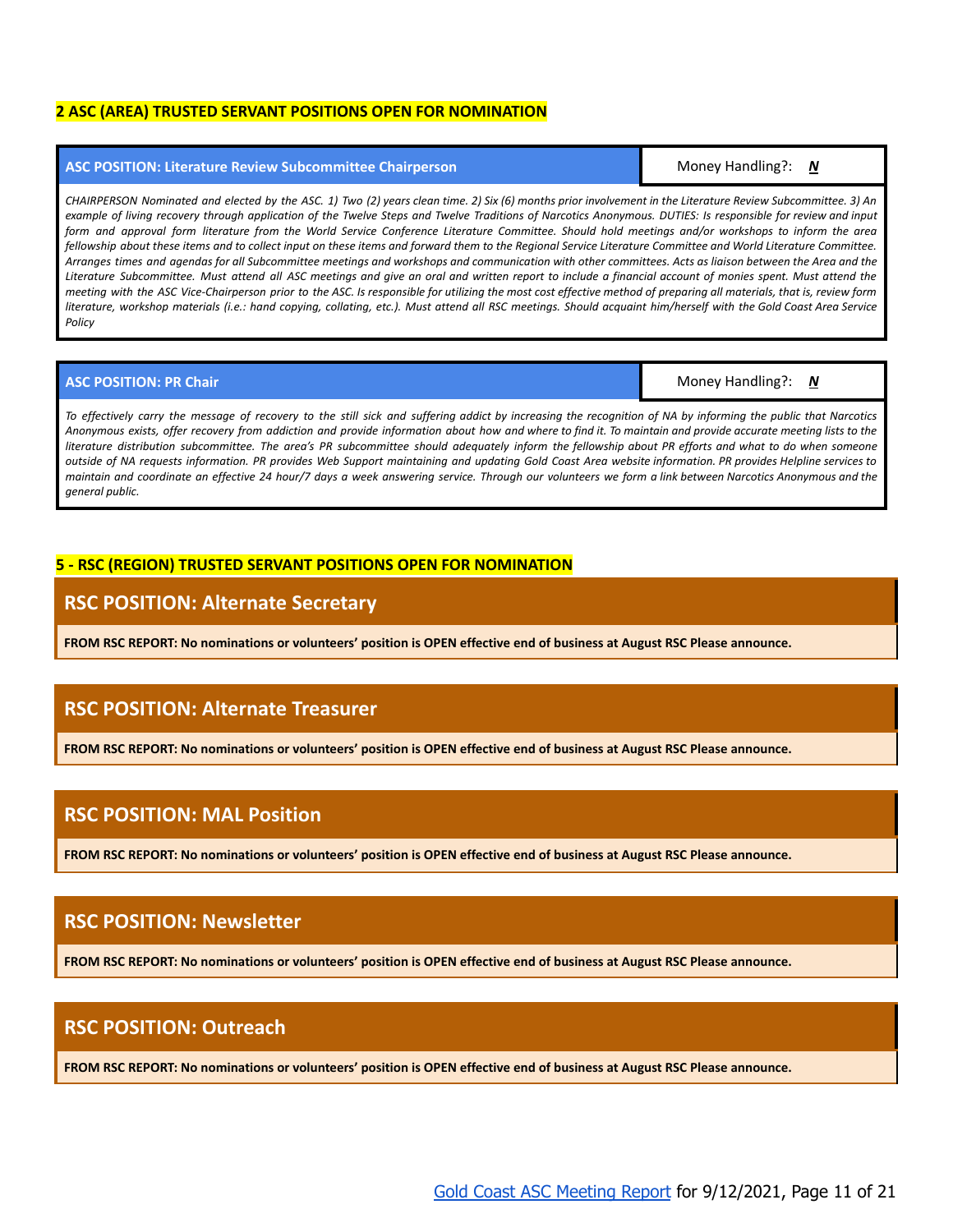### <span id="page-11-0"></span>**9. RCM REPORT** - SUBMITTED BY Paul I.

| Region for Area<br><b>RD Report</b>                                                                                                       |
|-------------------------------------------------------------------------------------------------------------------------------------------|
| 1- paired down WSC still under discussion (punt formation?)<br>A) Mini car/cat in November 4 motions.                                     |
| B) Extend wsc trusted servants terms                                                                                                      |
| C) Extend moratorium on inspection requests                                                                                               |
| D) 1 year budget                                                                                                                          |
| E) Move all other business to 2024                                                                                                        |
| 2- zonal symposium (Eastern)<br>AD                                                                                                        |
| A) Zonal Collaboration Workgroup: - making info video about what is a Zone; is the workgroup a service body, etc<br>B) Plans for 2022 WSC |
| Break out room discussion: WB "we recommend WSC short virtual meeting in 2022"                                                            |
| Informal - go with WB<br>Fipt and SPAD                                                                                                    |
| 10 motions still unaddressed from 2020                                                                                                    |
| Elections<br>All positions GC voted for elected                                                                                           |
| Motion:                                                                                                                                   |
| Old<br>RSC virtual 2 of 6 minimum                                                                                                         |
| except<br>1- meeting before sfrcna at host hotel                                                                                          |
| 2-3 RSC before WSC live                                                                                                                   |
| 3- if area wants to bid will be entertained                                                                                               |
| <b>New</b>                                                                                                                                |
| Ad hoc work group to better communicate re shared services : Passed                                                                       |
| Entertain - make a motion for GC to host RSC in February (possibly)                                                                       |
| Treasurers Report:                                                                                                                        |
| End of august rsc balance = $$21,780.12$<br>5,780 over 16k prudent reserve                                                                |
| Update, donations received not reported = 4,264                                                                                           |
| Current = $\approx$ 26k                                                                                                                   |
| $~\sim$ 10k over PR<br>This is because of an undocumented donation fr shark coast in the above $\sim$ 4K amount                           |
| Que to GC, any recommendations re use of 10k plus Sfrcna \$?<br>Eg, bus ads etc buy basic texts etc                                       |
| Motion : suspend donations until subcommittees, admin and areas can discuss best use of funds.                                            |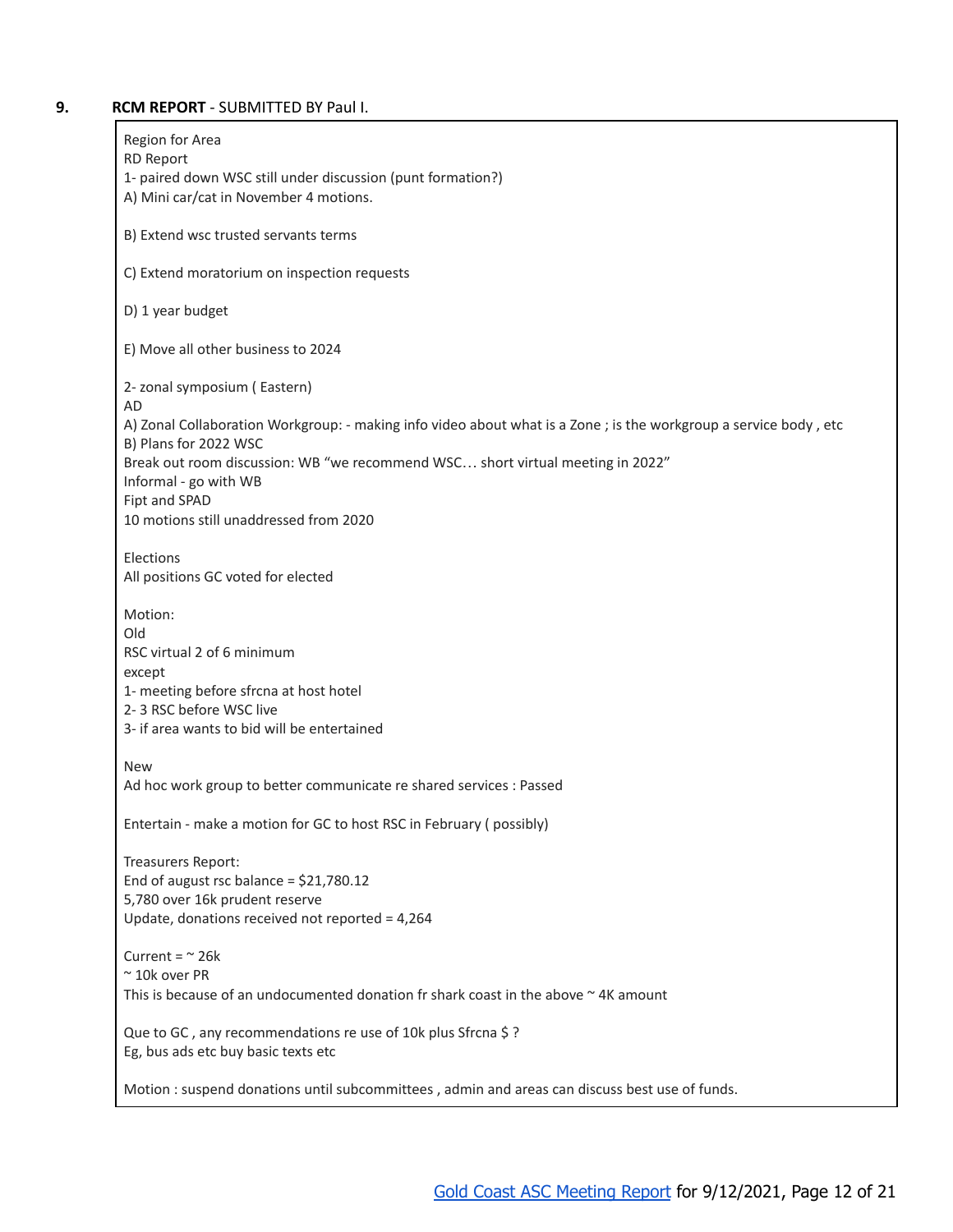Objectives of region Unity Carry message Carry out WSC instructions and help world services. Tradition 9 ILS Paul I

#### <span id="page-12-1"></span><span id="page-12-0"></span>**10. SUBCOMMITTEE REPORTS**

### **● ACTIVITIES SUBCOMMITTEE REPORT** SUBMITTED BY Rusty.

Greetings from the Gold Coast Area Activities Subcommittee,

We meet the first and third Tuesday of the month at 7:00 PM via the Zoom platform. The meeting ID is 833 2074 5999. The password is 157564.

Our last event was Clean But Cray that was held on September 6th at Snyder Park. The event was a huge success and well attended. The treasurer has the financial breakdown in his report.

The subcommittee's last meeting was on September 7th and we are excited to be presenting "Halloween Booowling and costume contest" on October 30th at Manor Lanes. The event will start at 8pm. The tickets will be \$20 each and will be available soon. I have attached the event flyer to my report..

Additionally, the activities subcommittee is in need of support as we only have a total of 5 members who have been working hard at making sure that these events go as planned. If groups could please announce that the subcommittee is in need of support, it would be greatly appreciated.

Thank you all for your support and the opportunity for me to be of service.

In loving service, Rusty C.

### <span id="page-12-2"></span>**● ACTIVITIES SUBCOMMITTEE TREASURER REPORT** SUBMITTED BY Greg V.

Greetings Gold Coast ASC,

This Activities Subcommittee Treasurer Report

Greetings Gold Coast A.S.C. trusted servants. Activities most recent event was "Clean But Crazy". Our budget for this event was \$ 2600.00. Planning accordingly did not require funds allocated. Buttons were pre ordered and expedited quickly. Expenses were minimal due to park fees changes with Covid opening. Appropriate receipts and donation entries are attached as well as Jot/ Square pre orders. Buttons Sold ( 153 x 10 ) \$ 1530.00

Buttons Pre Order \$ 438.69 Expenses ( Food, Beverage and Supplies) + \$ 703.17 Balance Total \$ 1141.86

Button Sales \$ 1530.00 Expenses Balance Total - \$ 1141.86 Balance \$ 388.14 Donations \$ 201.86 Sub Total Donations \$ 590.00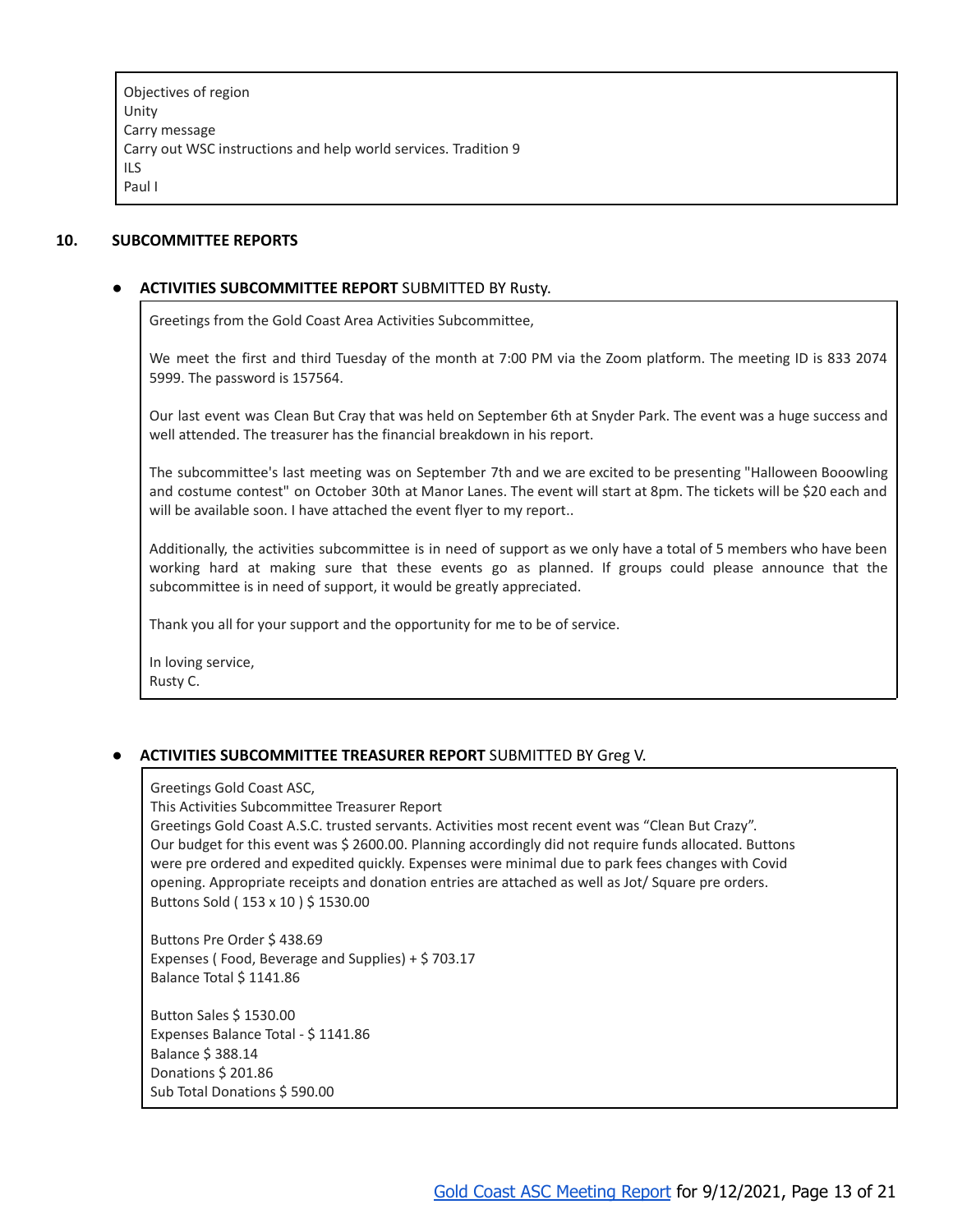### <span id="page-13-0"></span>**● CONVENTION (GCCNA) SUBCOMMITTEE REPORT** SUBMITTED BY John C.

#### Greetings from GCCNA 30.

Our next meeting will be on Tuesday, September 14 at the hotel anyone that would like to get involved can show up there are open positions. We are having a fundraiser which is the comedy show October 3 at the black box all the information is online you can buy tickets online. As of right now you guys can make your reservations at the hotel there's a flyer out with that information you can use your credit card it will not be charged until you get to the convention. Thanks for your support.

In loving service GCCNA 30

### <span id="page-13-1"></span>**● HOSPITALS & INSTITUTIONS SUBCOMMITTEE REPORT** SUBMITTED BY Tiffany W.

Greetings from the gold coast area H and I subcommittee, I'm an addict named tiffany. I am the newly elected chair of h&i for the next year.

Our subcommittee met Monday sept 6 at 7:00 p.m. via zoom with 19 voting members in attendance. We had 2 new members attend orientation. We currently bring presentations into 10 facilities. Boca recovery center reached out to us requesting presentations, we brought it to the sub committee for a vote, they voted to add it to the roster, Monday at 7pm. They are also looking for more presentations in the future when we have more members available to take them in.

Detox centers of America informed us that they do not currently have any clients due to restructure of the program, they will call us when they have clients and want us to resume meetings. GSR Please share with your home group that we are in need of trusted servants.

That is all I have to report this month. Our next subcommittee meeting is Monday October 4, at 7pm on zoom with orientation beforehand at 6pm.

Thank you for letting me be of service

#### <span id="page-13-2"></span>**● INMATE STEP WRITING GUIDE AD HOC COMMITTEE REPORT** SUBMITTED BY Denise O.

Greetings from the Inmate Step Writing Guide Subcommittee,

We meet the first Monday of every month on Zoom from 8:00-9:00pm. We will hold orientation the first Monday of every month on Zoom from 6:30-7:00pm. Meeting ID:997 332 247 Password:328232

We had 1 new member attend orientation in September.

We continue to be in need of Trusted Servants to sponsor. We have gone outside of the Gold Coast Area to meet the need.

We have a total of 117 inmates that we are corresponding with, 105 males and 12 females. We have a total of 27 inmates who have been assigned a sponsor and are working steps.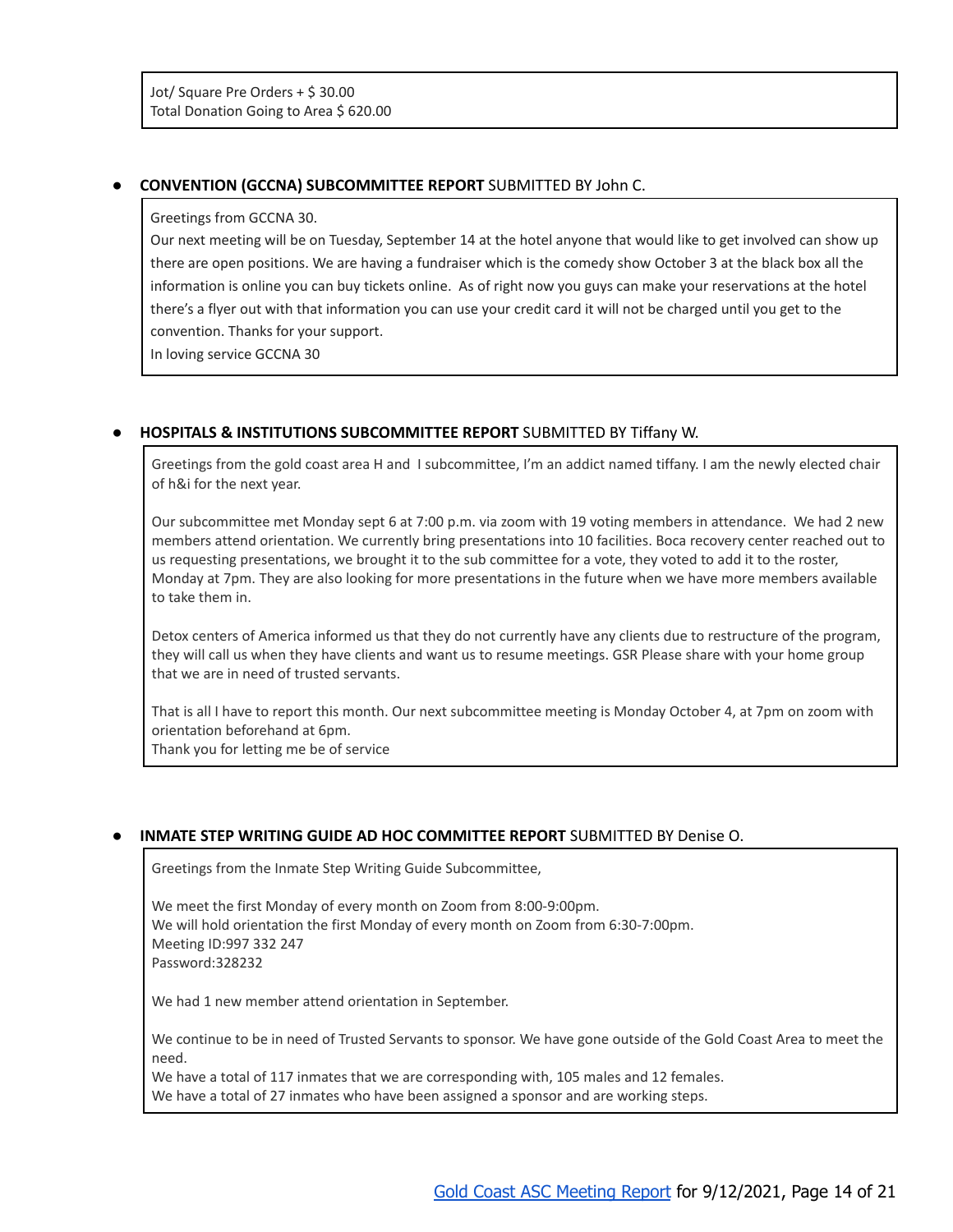We have a total of 11 male inmates ready to be sponsored as of 9/7. 8 of those males are new, 3 of those males are requiring a NEW sponsor as previous sponsors have dropped their commitment.

We are also in NEED of Trusted Servants to serve on the Subcommittee

Questions?

Thank you for allowing me to be of service.

ILS, Denise O Secretary ISWG Subcommittee Gold Coast Area of Narcotics Anonymous

#### <span id="page-14-0"></span>**● LITERATURE DISTRIBUTION SUBCOMMITTEE REPORT** SUBMITTED BY Gabi R.

FL Region Literature Order: \$3615.50 Meeting lists Print Order: \$11.77 **Total spent: \$3627.27**

H&I (budgeted) Sold: \$0

Group Literature Sold: \$2125 Individual Literature Sold: \$31 **Total Literature sold: \$2156**

# of Groups ordered: 25 # of Individuals ordered: 3 Total Orders Filled: 28

Total Group Contributions: \$837

# of Groups Contributions: 11

Activities - Clean But Crazy Contributions: \$620

TOTAL CASH Received: \$2626 TOTAL CREDIT (Square) Received: \$921

**TOTAL BANK DEPOSIT: \$3547**

#### <span id="page-14-1"></span>**● LITERATURE REVIEW SUBCOMMITTEE REPORT**

Committee did not meet - Needs new Chairperson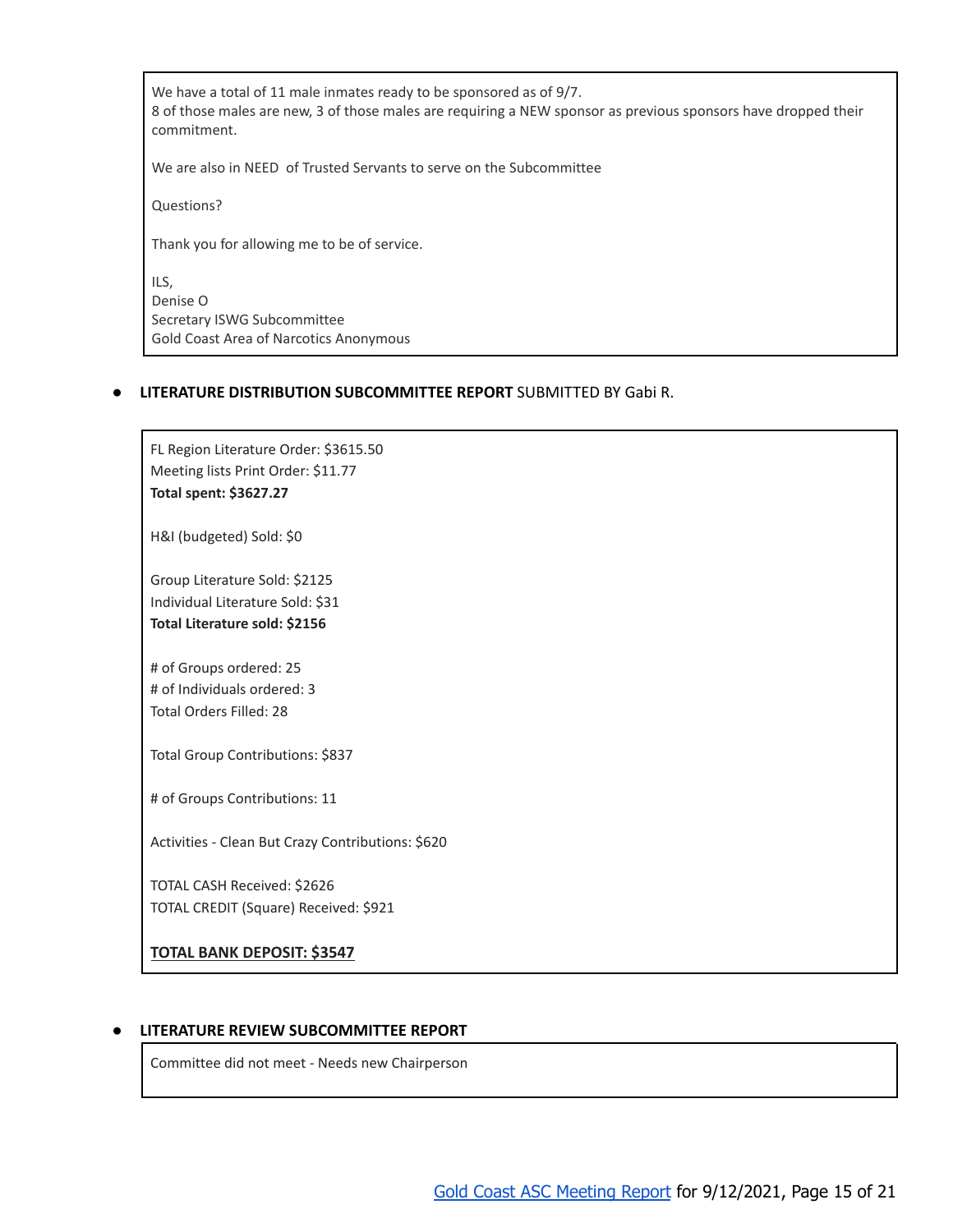### <span id="page-15-0"></span>**● POLICY SUBCOMMITTEE REPORT** SUBMITTED BY Christina J.

Policy did not meet - Not enough voting members in attendance.

### <span id="page-15-1"></span>**● PUBLIC RELATIONS SUBCOMMITTEE REPORT** SUBMITTED BY Kiko P.

Hello my name is Kiko I am an addict in recovery. Greetings from the Gold Coast Area public relations subcommittee. The PR subcommittee met on August 30, 2021 at 7:30pm via the Zoom online conference platform. We had eight(8) members in, and we had two new volunteers joining the committee this month. We are always seeking new volunteers and all are always welcome to come sit in and be a part of our amazing group of trusted servants.You do not have to hold a position to join us and see how the public relations committee functions, all are welcome to log on. Dates and online links are always listed at the end of our monthly report. Hope to see you all there.

New business:

I am happy to report to the area that we have fully transferred over to the more efficient YAP application and it is up and running and functioning well. call log we're all calls since transferring over to the YAP application or below in the call section of my report.

We had past trusted servants for the Gold Coast Area and current trusted servants in another area come to our committee and introduce us to something the North Carolina area is doing with QR codes on business cards that go directly to the helpline or meeting list. Intention is to streamline access for attics to get the information they need to make it to a meeting or to get to the helpline. This is still in discussion, more will be revealed. We will keep you updated as we get more information. It was also suggested that maybe we could add the Q R code(s) to the Gold Coast area's meeting lists if this is the direction the area would like to go in. As I said before we will keep you updated and informed of any other information.

Several positions on the public relations subcommittee are still open for any need of trusted servants. If anybody would like to join public relations we would love to have you please see me after ASC and we could talk about I can get you any and all needed information about the positions that are open.

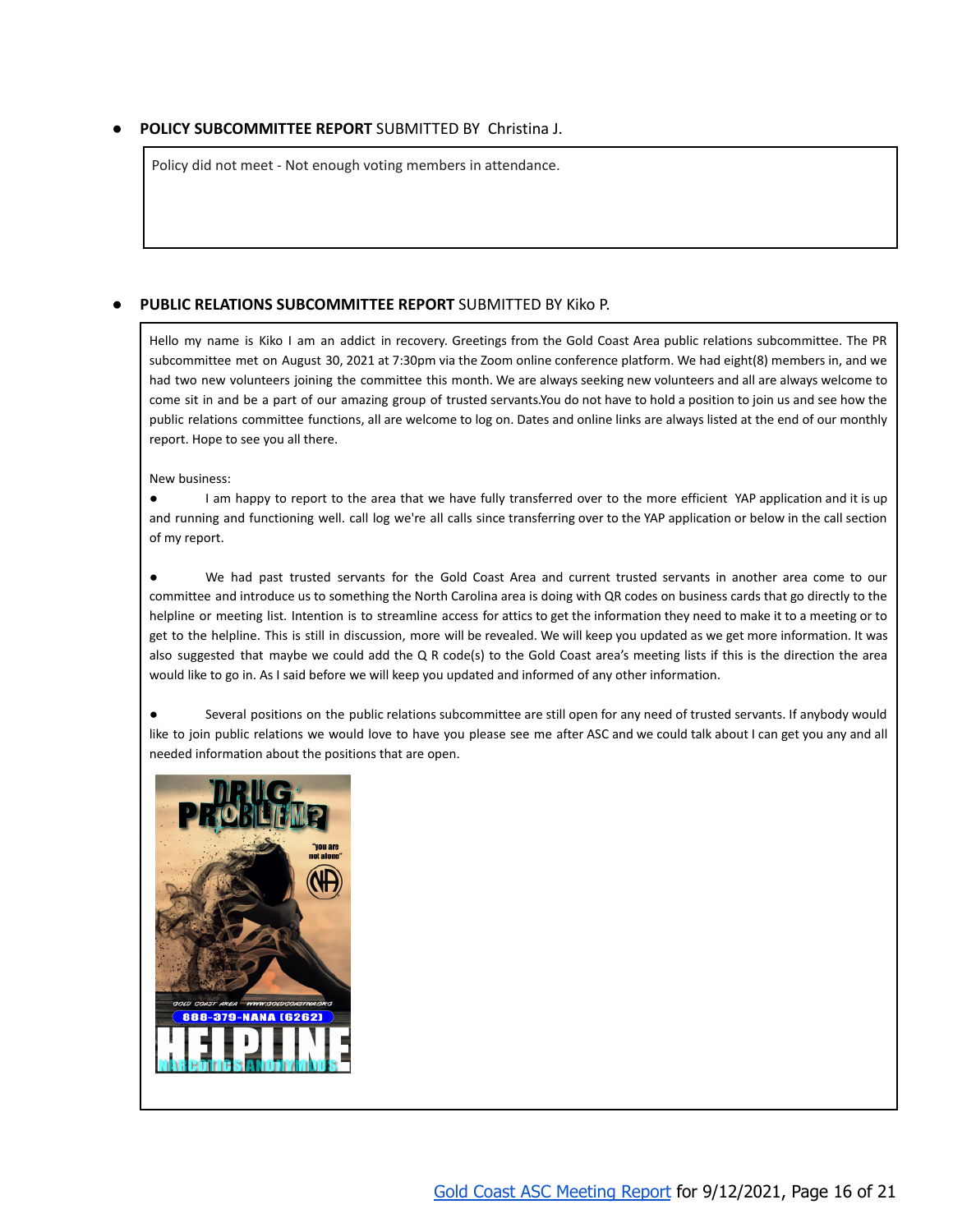Helpline Call Information:

| <b>Start Time</b>         | <b>End Time</b>           | -<br><b>Duration (seconds)</b> | $\hat{\phantom{a}}$<br>From | To           |
|---------------------------|---------------------------|--------------------------------|-----------------------------|--------------|
| 2021-09-09 16:31:27-04:00 | 2021-09-09 16:34:16 04:00 | 169                            | +17742308392                | +18885241777 |
| 2021-09-07 17:08:48-04:00 | 2021-09-07 17:10:24-04:00 | 96                             | +19545880785                | +19549676755 |
| 2021-09-07 08:41:47 04:00 | 2021-09-07 08:46:46 04:00 | 299                            | +19549070331                | +15613930303 |
| 2021-09-05 16:57:56-04:00 | 2021-09-05 17:05:36-04:00 | 460                            | +19544653664                | +18885241777 |
| 2021-09-03 21:57:07-04:00 | 2021-09-03 21:59:04-04:00 | 117                            | +19547510752                | +18885241777 |
| 2021-09-03 21:39:57-04:00 | 2021-09-03 21:45:10-04:00 | 313                            | +19547510752                | +18885241777 |
| 2021-09-03 08:56:21-04:00 | 2021-09-03 09:00:19 04:00 | 238                            | +12198959394                | +18885241777 |
| 2021-09-01 17:03:56-04:00 | 2021-09-01 17:11:53-04:00 | 477                            | +19546819639                | +18885241777 |
| 2021-09-01 11:53:59-04:00 | 2021-09-01 12:07:43-04:00 | 824                            | +15592932769                | +18885241777 |
| 2021-08-30 20:12:43-04:00 | 2021-08-30 20:18:25-04:00 | 342                            | +19546819639                | +18885241777 |
| 2021-08-30 10:57:02-04:00 | 2021-08-30 11:06:23-04:00 | 561                            | +19549181168                | +18885241777 |
| 2021-08-29 15:27:15-04:00 | 2021-08-29 15:37:47-04:00 | 632                            | +13053028482                | +15618486262 |
| 2021-08-29 04:18:03-04:00 | 2021-08-29 04:19:29-04:00 | 86                             | +17543689084                | +18885241777 |
| 2021-08-28 23:36:26-04:00 | 2021-08-28 23:37:47-04:00 | 81                             | +19546819639                | +18885241777 |
| 2021-08-26 09:19:57-04:00 | 2021-08-26 09:22:59-04:00 | 182                            | +19545911510                | +18885241777 |
| 2021-08-25 22:48:41-04:00 | 2021-08-25 22:53:28-04:00 | 287                            | +19542745258                | +18885241777 |
| 2021-07-13 10:41:43-04:00 | 2021-07-13 10:44:04-04:00 | 141                            | +19543103076                | +17722328676 |
| 2021-06-27 18:34:58-04:00 | 2021-06-27 18:37:19-04:00 | 141                            | +19547444372                | +15613930303 |
| 2021-06-25 16:09:54-04:00 | 2021-06-25 16:11:34-04:00 | 100                            | +12486135173                | +15613930303 |
| 2021-05-28 05:47:31-04:00 | 2021-05-28 05:48:06-04:00 | 35                             | +17742328662                | +15613930303 |
| 2021-05-09 04:23:43-04:00 | 2021-05-09 04:24:23-04:00 | 40                             | +14438597762                | +15613930303 |
| 2021-01-16 12:41:27-05:00 | 2021-01-16 12:42:09-05:00 | 42                             | +14439966011                | +15619336969 |
| 2020-03-02 11:49:51-05:00 | 2020-03-02 11:50:30-05:00 | 39                             | +15044818507                | +18509904673 |

Meeting count:

- We currently have 88 face to face meetings in the area
- Currently 22 virtual meetings
- 16 hybrid meetings currently active

#### Closing:

The Public Relations subcommittee is always looking for more PR and Helpline Volunteers. If you have some ideas and want to participate in the sub-committee we encourage you to come and check it out. All of our helpline shifts are currently covered but volunteers are always welcome! Any groups wanting to update their meeting info on the website and meeting list as well as post new events or flyers should contact webinfo@goldcoastna.org or pr@goldcoastna.org Our next meeting is on the last Monday September 27, 2021 at 7:30PM virtually on the zoom.com conference platform. Meeting ID: 567542129 / Password: PR

We look forward to seeing you there! Thank you for allowing us to be of service. I will continue to do my best to serve the sub-committee and this area to the best of my abilities. In loving service Kiko P.

#### <span id="page-16-0"></span>**● (AD HOC) AREA HISTORY COMMITTEE REPORT** SUBMITTED BY Mat

(Gold Coast History Ad-Hoc Report from August 2021)

Hello fellow service enthusiasts of Gold Coast Area. The history ad-hoc is hard at work, many recorded interviews have been done, and much documentation has been gathered. I would like direction from the area on what to do with all this information. It would be great to have a process to approved content of the interviews, and direction on how the documentation should be organized and made available to the fellowship.

If you have documentation in a digital format you can deposit that into this shared dropbox folder: https://drive.google.com/drive/folders/1NV7Y9zMruPV7W0U8\_3JYpnEulEjW17\_R?usp=sharing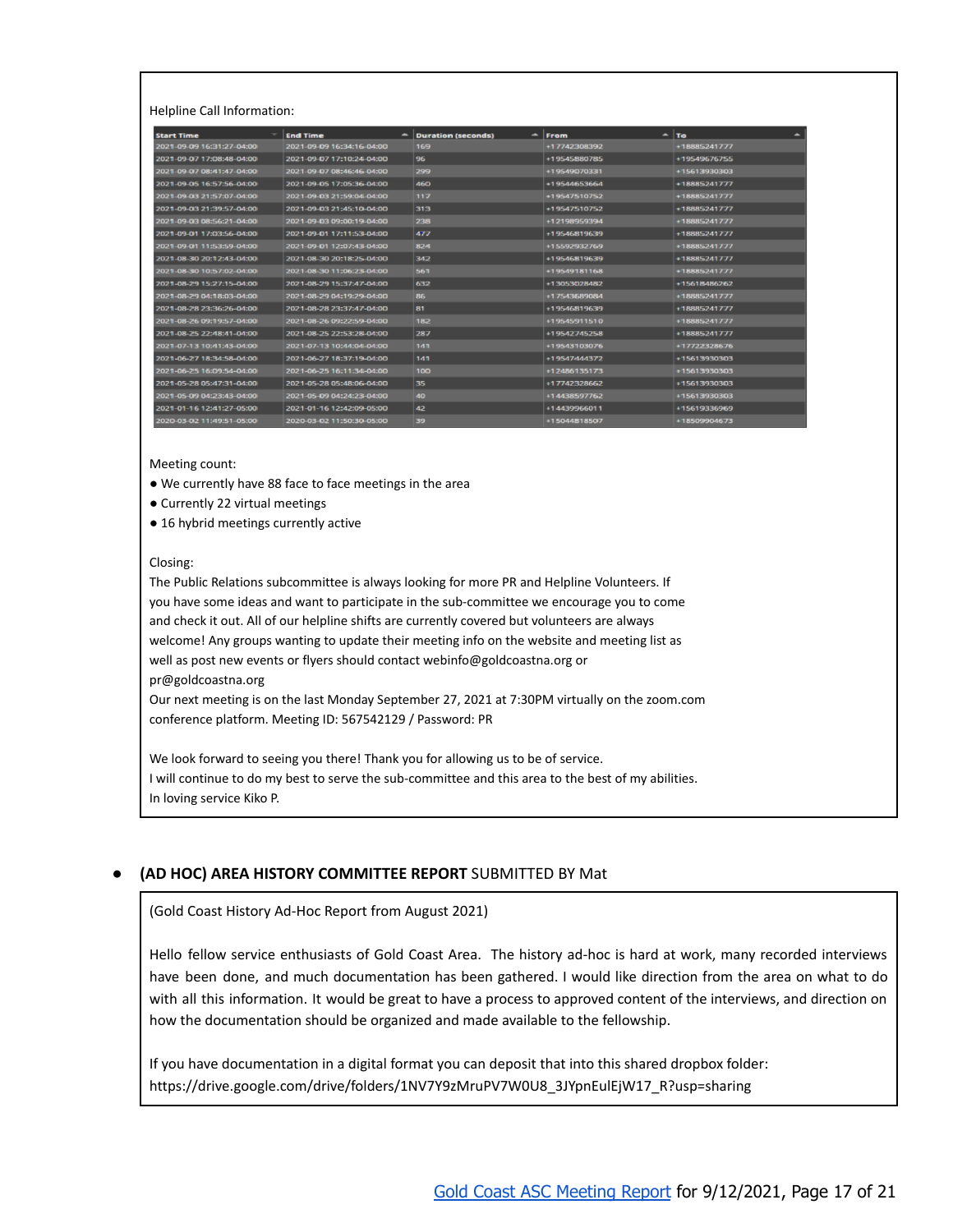If you have been involved in Gold Coast Area, any of it's sub-committee's or in starting the groups that make up this area, I would like to do a recorded interview with you. Please email me at goldcoastmat@gmail.com and I'll schedule a time to do this with you,

Remember, Whats going on today will be a big part of history. Do not underestimate how important everyone here right now is to the future of this Area, let's get it all down for future generations so they know how we got to where they are at that time.

ILS

Mat

### <span id="page-17-0"></span>**11. RE-ESTABLISH QUORUM (2nd ROLL CALL):**

● **18 of 24** groups were present for the 2nd Roll Call. The assembly met the previously established quorum of **20** groups present from the active roster prior to New Business and the order of business continued. New simple majority of **10** and ⅔ majority of **12** were set based on the 2nd roll call.

### <span id="page-17-1"></span>**12. NEW BUSINESS**

<span id="page-17-2"></span>

| <b>ASC MOTION</b>       |                                                                                                                                                                                                            | <b>MAKER OF MOTION:</b> | <b>SECONDED BY:</b>     |
|-------------------------|------------------------------------------------------------------------------------------------------------------------------------------------------------------------------------------------------------|-------------------------|-------------------------|
|                         |                                                                                                                                                                                                            | <b>RCM</b>              | <b>Together We Grow</b> |
| <b>POLICY CHANGE?</b>   | <b>POLICY PAGE(S):</b>                                                                                                                                                                                     | ADD / AMEND / DELETE:   | LINE NUMBER(S):         |
| No                      |                                                                                                                                                                                                            |                         |                         |
| <b>MOTION (NUMBER):</b> | ASC2021-9-01 - To SFR from Gold Coast:<br>Donate literature to struggling areas so they can both carry the message and benefit from the sales to its<br>groups or help floundering groups or subcommittees |                         |                         |
| <b>INTENT:</b>          | Intent : To fulfill our primary purpose to carry the message and to fulfill our function as a region to help<br>struggling areas                                                                           |                         |                         |
| <b>DEBATE:</b>          | None                                                                                                                                                                                                       |                         |                         |
| <b>ACTION:</b>          | <b>TABLED TO POLICY</b>                                                                                                                                                                                    |                         |                         |
| <b>FINAL RESULT:</b>    |                                                                                                                                                                                                            |                         |                         |

<span id="page-17-3"></span>\*\*GSR's are suggested to ask their groups for consideration of how to use these funds and make a motion\*\*

| <b>MOTION</b>                             |                      | <b>MAKER OF MOTION:</b>     | <b>SECONDED BY:</b> |
|-------------------------------------------|----------------------|-----------------------------|---------------------|
|                                           |                      | <b>A Brand New Midnight</b> | <b>PM Recovery</b>  |
| <b>To Close New Business</b><br>MOTION: I |                      |                             |                     |
| <b>ACTION:</b>                            | <b>MOTION PASSED</b> |                             |                     |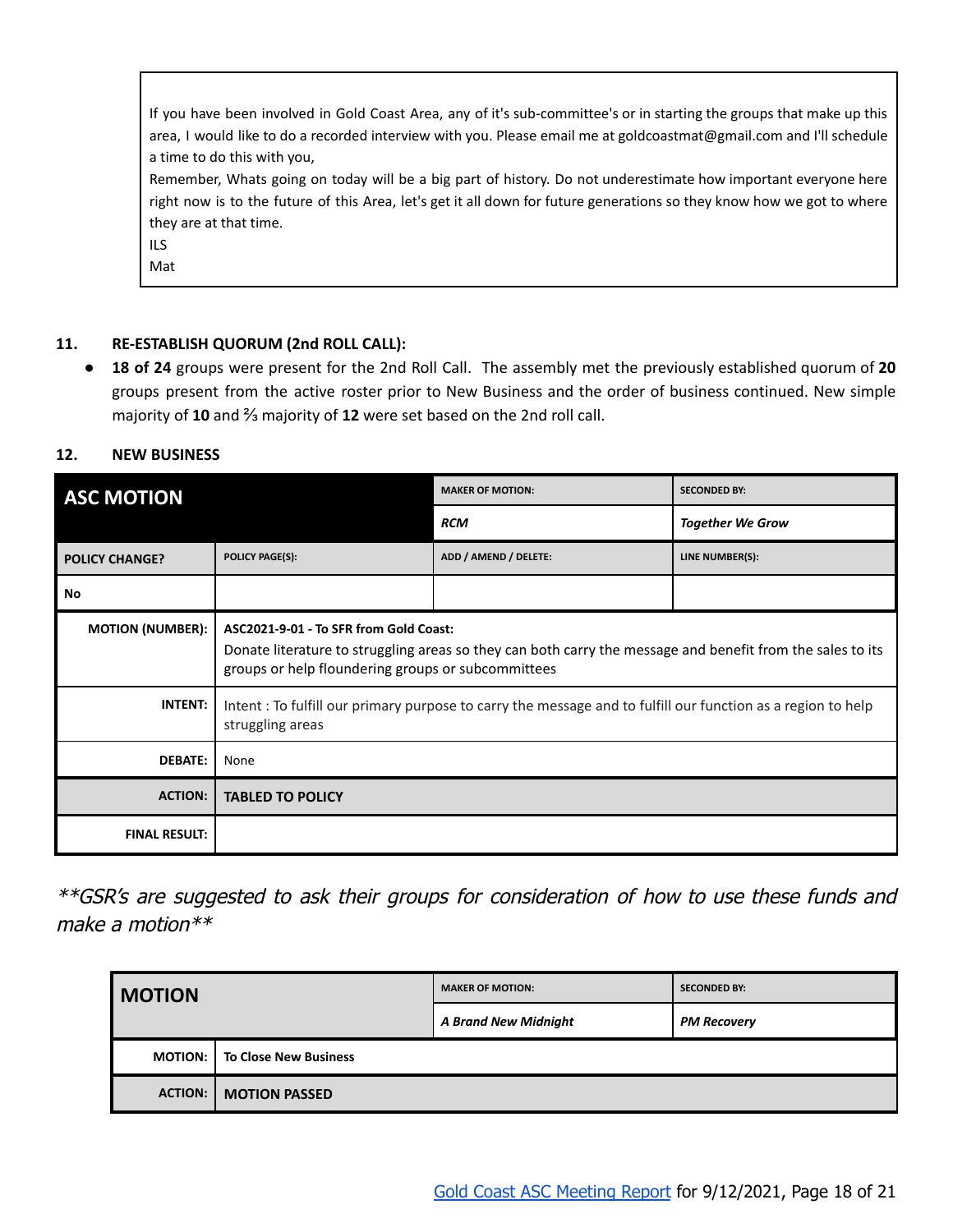### <span id="page-18-0"></span>**13. TREASURER'S REPORT**

(See last page of meeting report)

#### September 12, 2021

As of today, the bank balance is \$8769.10. This is -\$11,230.90 below prudent reserve. Last month a check was written to Gabi for Lit Distribution for \$18.49. Upcoming costs this month will include Florida Region, where invoice 1541 has been received for \$3615.50. Rent at Serenity by the Sea for \$85, as well as check requests for PR and ISWG which will be on next Areas report. For any other check requests, please email Treasurer@goldcoastna.org, or you can reach out to me by phone 561-287-0692. Please do not Zelle funds to Jon S anymore. Moving forward Jon S will send funds back to the sender as to avoid any discrepancies. Group donations can be made at literature distribution next Saturday, September 18 from 9:30-11am at Serenity by the Sea.

Thank you for allowing me to be of service!

Jon H

| <b>I MOTION</b>                                    |                      | <b>MAKER OF MOTION:</b> | <b>SECONDED BY:</b> |
|----------------------------------------------------|----------------------|-------------------------|---------------------|
|                                                    |                      | <b>Together We Grow</b> | New Path            |
| To Accept the Treasurer's Report<br><b>MOTION:</b> |                      |                         |                     |
| <b>ACTION:</b>                                     | <b>MOTION PASSED</b> |                         |                     |

#### <span id="page-18-1"></span>**14. ASC SECRETARY REVIEW OF DAY'S BUSINESS**

(See page 3 of [meeting](#page-2-0) report)

#### <span id="page-18-3"></span><span id="page-18-2"></span>**15. ESTABLISH NEXT MEETING TIME & PLACE**

● 1:00 PM on Sunday, October 10th, 2021

| <b>MOTION</b>                              |  | <b>MAKER OF MOTION:</b> | <b>SECONDED BY:</b>     |
|--------------------------------------------|--|-------------------------|-------------------------|
|                                            |  | <b>New Path</b>         | <b>Together We Grow</b> |
| To Close the ASC Meeting<br><b>MOTION:</b> |  |                         |                         |
| <b>ACTION:</b><br><b>MOTION PASSED</b>     |  |                         |                         |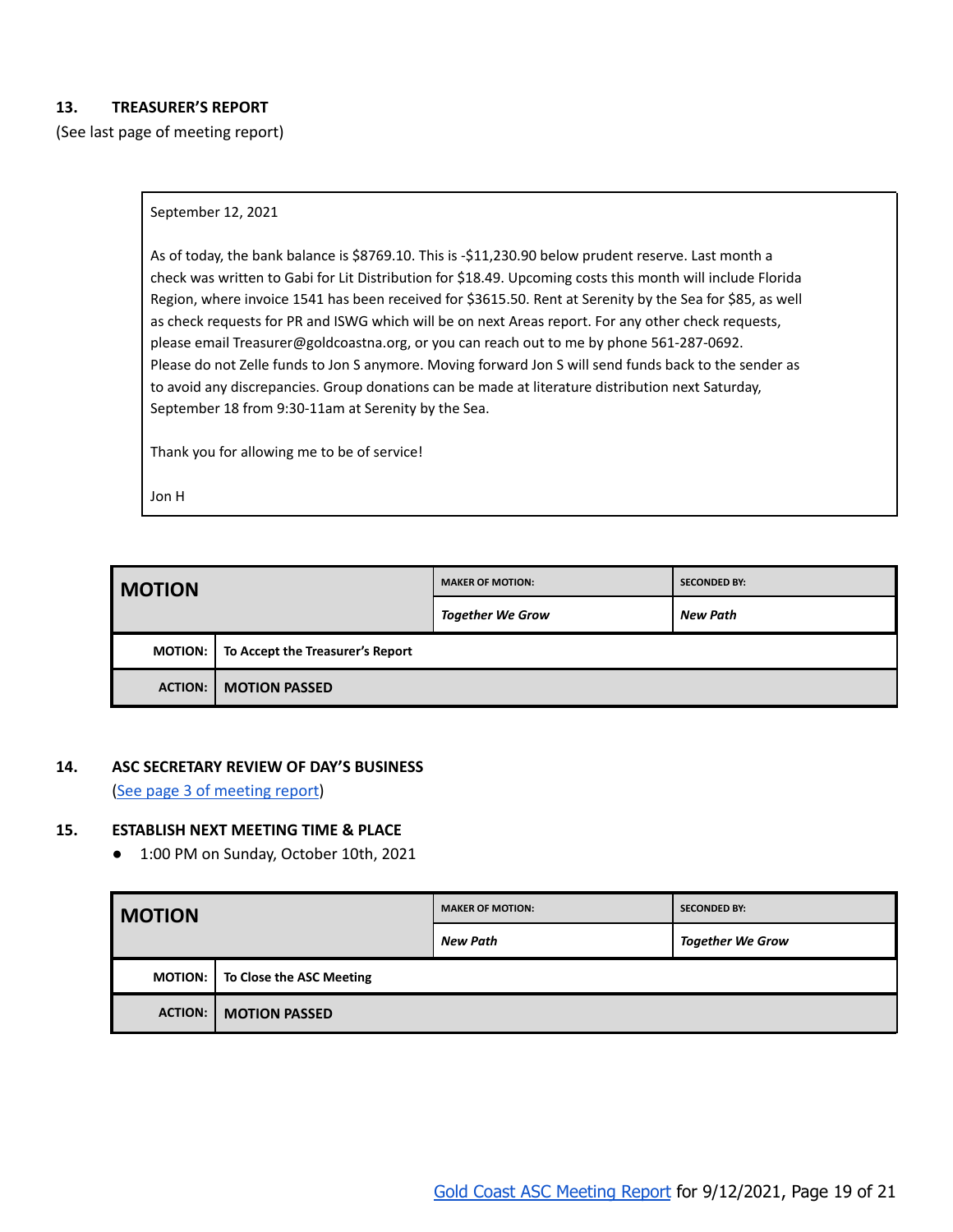#### <span id="page-19-0"></span>**16. MEETING CLOSED**

<span id="page-19-1"></span>**● The ASC Chair closed the meeting with the Third Step Prayer at 2:56 PM.**

#### *SUPPORT YOUR AREA !!! GET INVOLVED !!!*

#### **Gold Coast ASC Entity Acknowledgement**

The BROWARD GOLD COAST SERVICE OF NA INC is a corporation organized under the laws of the State of Florida, filed on February 17, 2020, effective February 10, 2012. The document number of this corporation is N20000001948. This entity was formed with the purpose of conducting the business of the Gold Coast Area, in supporting its members as designated by the Twelve Concepts for NA Service, and has no affiliation with Narcotics Anonymous. Narcotics Anonymous is not affiliated with any other organization or outside entity, including any venues, meeting facilities or event locations listed in this report. Any included names are listed *for the purpose to provide a description or direction to location.*